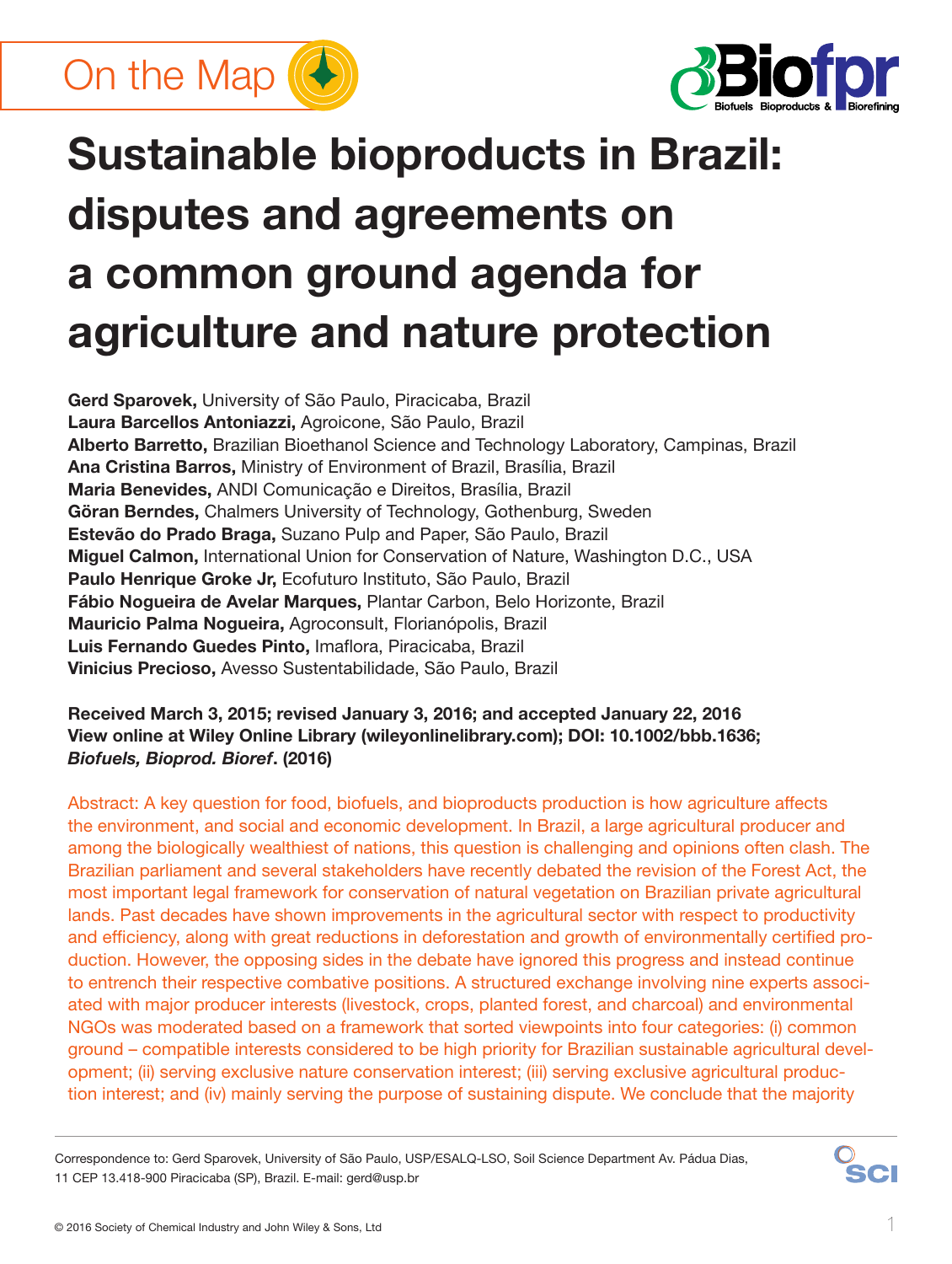

of actions and expected future trends reflect achievements and ambitions to balance production and conservation, but much public opinion – and in turn decisions in the parliament and government for agriculture and conservation – is shaped by a perceived conflict between these objectives and a debate that has become, at least to some extent, an end in itself. © 2016 Society of Chemical Industry and John Wiley & Sons, Ltd

Keywords: Brazil, Agriculture, Environment, Forest Act, Dispute, Sustainability

# **Introduction**

Frazil is a major producer and exporter of food, feed, and various biofuels and other bioproducts, contributing to greenhouse gas (GHG) savings as well and various biofuels and other bioproducts, conas to a range of social and economic objectives.<sup>1-6</sup> Further growth in production is expected due to increasing domestic and international demands for food, feed, biomaterials, and bioenergy products.7 Brazil is also among the biologically wealthiest nations in the world and holds large areas of high value for biodiversity conservation.<sup>8</sup> Largescale transformation of forests and other natural vegetation (NV) has supported agricultural growth,<sup>9</sup> but has also resulted in negative impacts, including loss of biodiversity.<sup>10</sup> NV with high conservation value is still prevalent in large areas and the land-use change (LUC) associated with Brazilian agricultural development is subject to lively public debate, as well as substantial scientific activity.<sup>11-15</sup> The debate concerns environmental, social, and economic aspects and involves a wide set of topics with many contrasting viewpoints. At the core of the debate lies the perceived conflict between agriculture production growth and objectives such as nature conservation and GHG emissions reduction.

Two main legal frameworks - the Forest Act  $(FA)^{16}$  and Conservation Areas  $(SNUC)^{17,18}$  – influence Brazilian agriculture and its expansion pattern in several ways. The FA is the most important legal framework for conservation of NV on private agricultural lands in Brazil. It divides private rural land into productive land and land dedicated to preservation, which is further subdivided into legal reserves - a specified proportion of all farmland that is reserved for conservation – and areas of permanent preservation, including riparian systems along rivers and other water bodies, steep slopes, hill tops and high altitude land.<sup>19</sup> In 2012, the FA was revised, since it was found to be ineffective in protecting NV and because it was perceived to be a barrier to development in the agricultural sector.<sup>20</sup> For more than three years, the Brazilian parliament, academics, and several other

stakeholders, including environmental NGOs and farmer representatives, have debated the revision of the FA, a debate widely covered by public communication channels. Stakeholder debates are commonplace in Brazil, but this debate was more intense than usual due to the emphasis in the media.

By the end of 2012, revision of the FA was drawing to a close, and trade-offs between agricultural production and nature conservation were highlighted in popular media, articles, and opinion letters in scientific journals.<sup>21-27</sup> Such trade-offs have been discussed in Brazil for many years19,28–30 but received particular attention in association with the FA revision.

This paper summarizes the outcome of a structured discussion involving nine experts associated with major producer interests, environmental NGOs, and communication NGOs. The goal was to clarify how these agendas relate to each other and to derive an agenda for sustainable agricultural development providing food, biofuels, and other bioproducts.

# **Material and methods**

Face-to-face expert meetings were arranged from March to November 2012. Academic discussion leaders facilitated the discussions at the meetings and also managed subsequent tele-interactions to structure and document the outcome. A framework (Fig. 1) was used to analyze the expressed agendas concerning nature conservation and agricultural development, and to clarify whether perspectives and actions associated with the two agendas were (i) compatible, i.e., addressed both agricultural development and nature conservation objectives in a satisfactory way; or (ii) mutually exclusive, i.e., promoted nature conservation at the expense of agricultural development, or (iii) vice versa. The framework also let discussants characterize actions as (iv) means for dispute, i.e., primarily associated with the debate in itself and not necessarily benefiting either of the two objectives. Some of the actions belonging to this category could to some degree coincide with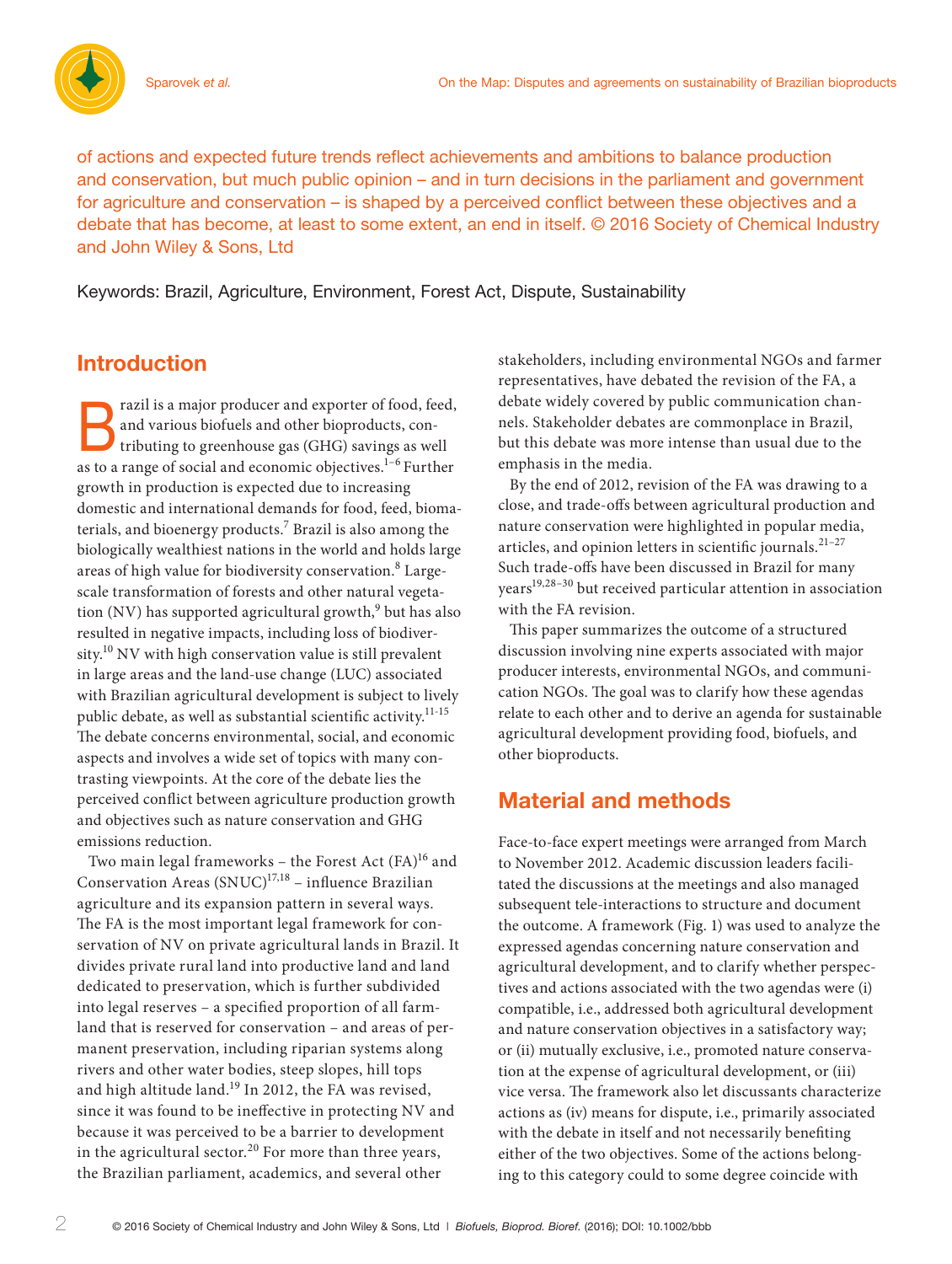



Figure 1.Framework used to analyze and clarify whether the expressed agendas concerning nature conservation and agricultural development were compatible or mutually exclusive.

actions belonging to (ii) or (iii), but not to the common ground category (i).

Those agriculture-focused actions that are associated with risks of negative environmental impacts were also excluded from the common ground category. For this case, discussants considered command and control measures in the near term, and Research and Development (R&D) to mitigate risks in the longer term. The common ground category also excludes actions solely focusing on Brazilian sustainable development, where discussants judged that support through economic and financial measures, exemptions or privileged access would be needed. Ideally, the recognition of actions in the common ground category would serve to keep those actions outside the scope of the most heated disputes, and major interventions by government concerning regulation and promotion.

The perspectives presented by the experts were also evaluated by the academic facilitators relative to the scientific peer-reviewed literature (described in the section Related scientific information). The facilitators also organized the actions based on the framework, linked them with a summary of the relevant scientific information, and labeled each combination to highlight relations between the sectors' reports (Table 1, Fig. 2). This process necessarily meant disregarding several discussion items and ignoring some complexity. The study follows the narrative theory modeling approach that is adequate for societal systems by providing a clear identification of the model components. Subsequently, this kind of narrative model can combine with other modeling approaches in complex systems,

mathematical theory, or system analysis as described by Andersson *et al.*<sup>31</sup> More information, including quantitative data, about Brazilian agriculture and land governance can be found in Sparovek *et al.*19,20,32

# **Results**

# **Beef**

## Sector perspective

Cattle production has always been the main agricultural activity in frontier areas. It can easily be adapted to scarce infrastructure, making use of low-productive lands and taking advantage of the initial forage growth boost promoted by the nutrients coming from deforestation. The relatively low initial investment required makes extensive cattle production more attractive than capital-intensive crop systems in the initial phases of land being converted to agriculture. Cow-calf production is the main start-up activity. Yearling-stocker or finishing producers are more dependent on location close to slaughterhouses and consumer markets and therefore prevalent in consolidated agricultural regions with better infrastructure. A long period of expanding agricultural area has continuously provided opportunity for extensive cow-calf production in frontier regions. The ample supply of new land in these regions has fostered a culture among producers and technology supply companies where management options to increase land-use efficiency of cow-calf operations are less important. Consequently, the development of improved systems for livestock production has not prioritized the cow-calf stage.

During the unstable economy from 1950 to the early 1980s, large-scale cow-calf operations in frontier regions maintained an oversupply of young animals and a price per livestock unit that was about 20% below the price of cattle. This situation benefited yearling-stocker producers that keep large areas for extensive grazing with young animals maintained for about two years before being moved to finishing and slaughter. These producers had a competitive advantage over a more integrated production system with internalized cow-calf operations in more consolidated regions. Because of the oversupply, specialized cowcalf producers in consolidated regions were slow to adopt new technologies during this period. Instead, the adoption of new technologies mainly occurred in later livestock production phases. Rising land prices in consolidated agricultural regions also increased demand for improving land productivity.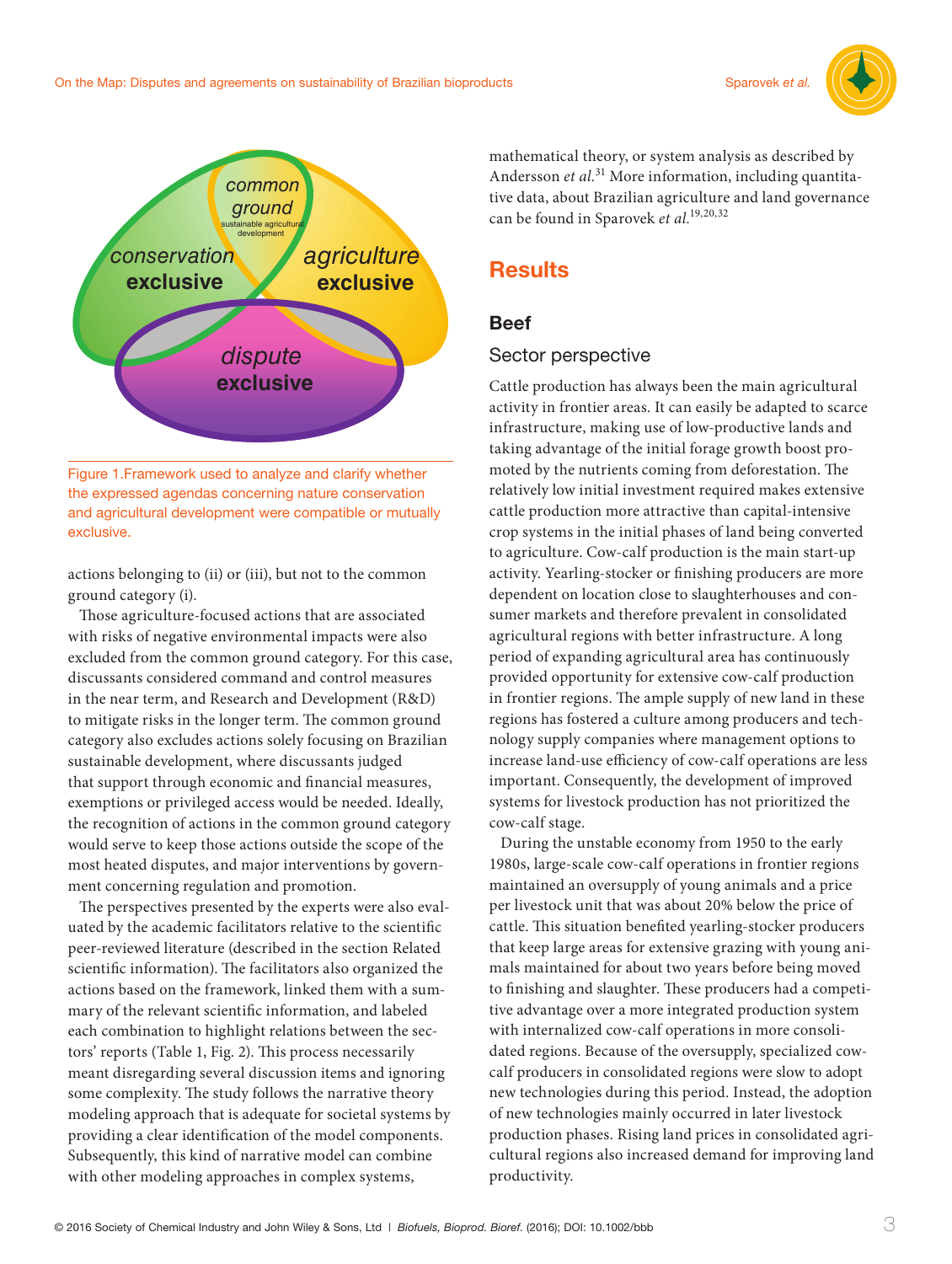| m                                       |
|-----------------------------------------|
|                                         |
| © 2016 Society of Chemical Industry and |

| perspectives<br><b>Sector</b><br>Table 1. Sector perspectives with labels, | <b>Exclusive</b><br><b>Common Ground</b> | period, expansion and inefficient sys-<br>tems will coexist with intensified and<br>environmentally benign production.<br>mote needed changes. During this<br>The sector needs long time to pro-<br>WE NEED (A LOT OF) TIME<br>increasing, promoting the shift toward<br>more environmentally benign and effi-<br>and welcome by the majority of pro-<br>INTENSIFICATION SAVES LAND<br>The end-consumer price of meat is<br>Intensification is underway, needed<br>ducers and slaughter companies.<br>cient technologies.                                                                                                                             | SCALE REPLACEMENT OF PASTURE<br>EXPANSION ON CERRADO & LARGE<br>Suitable Cerrado regions are claimed<br>converting pasture and Cerrado land,<br>that the possible negative effects of<br>ity pastures. Crop producers argue<br>e.g. iLUC, should be addressed by<br>expansion occurring on high qual-<br>investments in other sectors or by<br>important area to the mainstream<br>to be converted to crops to add<br>WITH CROPS<br>compensation.<br>ð,<br>already part of the business. The last<br>environmental practices do not need<br>Reduction of environmental impacts<br>external enforcement since they are<br>all major crops, and existing regula-<br>COMMITMENT & COMPLIANCE<br>decades show large improvements t<br>other production-related decisions.<br>Commitment and compliance with<br>is perceived equally important as<br>tions are comprehensive. | including the Amazonian borders, is<br>that the indirect effects of such pro-<br>deforestation, but the sector claims<br>adoption of environmental certifica-<br>The expansion to the North region,<br>strategic for expansion because of<br>logistic advantages. The voluntary<br>tions reduces impacts and avoids<br>The sector is already above other agri-<br>tion of voluntary certification schemes<br>cultural sectors because of the adop-<br>by almost all large producers.<br>ALREADY AHEAD |
|----------------------------------------------------------------------------|------------------------------------------|-------------------------------------------------------------------------------------------------------------------------------------------------------------------------------------------------------------------------------------------------------------------------------------------------------------------------------------------------------------------------------------------------------------------------------------------------------------------------------------------------------------------------------------------------------------------------------------------------------------------------------------------------------|--------------------------------------------------------------------------------------------------------------------------------------------------------------------------------------------------------------------------------------------------------------------------------------------------------------------------------------------------------------------------------------------------------------------------------------------------------------------------------------------------------------------------------------------------------------------------------------------------------------------------------------------------------------------------------------------------------------------------------------------------------------------------------------------------------------------------------------------------------------------------|-------------------------------------------------------------------------------------------------------------------------------------------------------------------------------------------------------------------------------------------------------------------------------------------------------------------------------------------------------------------------------------------------------------------------------------------------------------------------------------------------------|
| scientific information, dispute positioning.                               |                                          |                                                                                                                                                                                                                                                                                                                                                                                                                                                                                                                                                                                                                                                       |                                                                                                                                                                                                                                                                                                                                                                                                                                                                                                                                                                                                                                                                                                                                                                                                                                                                          |                                                                                                                                                                                                                                                                                                                                                                                                                                                                                                       |
|                                                                            | Science information                      | THERE ISN'T (SO) MUCH TIME LEFT<br>size of the pasture-based beef sector,<br>role in making land available for crop<br>a favorable trend at the current pace,<br>the time issue is sensitive. Even with<br>major environmental impacts in sev-<br>production is recognized. Given the<br>the transition period would involve<br>Intensification is underway and its<br>eral important regions.                                                                                                                                                                                                                                                        | needed to meet the expected increase<br>in demand. More efficient use of exist-<br>LACK OF INCENTIVES TO AVOID IT.<br>ing agricultural land suffices to meet<br>actors that seek to avoid NV conver-<br>NO NEED FOR EXPANSION BUT<br>the need. If use of such lands is not<br>promoted and if systems to reward<br>sion are ineffective, local views on<br>economic opportunities may drive<br>conversion needs to be avoided.<br>the conversion of Cerrado. This<br>Expansion in the Cerrado is not                                                                                                                                                                                                                                                                                                                                                                     | tively small. If restricted to open areas<br>deforestation or other NV conversion.<br>the relatively small size of this expan-<br>The indirect effects will be limited by<br>The expansion of this sector is rela-<br>and socially inclusive, expansion in<br>the North will not cause substantial                                                                                                                                                                                                    |
|                                                                            | Dispute exclusive                        | deforestation and informal operations,<br>market reduces political pressure, but<br>investments in subsidies. Dispute can<br>increases in asset values of land after<br>lengthen the period of coexistence of<br>native sources of economic gain, e.g.<br>requires that these actors have alter-<br>low- and high performing producers,<br>also when the majority of producers<br>performing producers to stay in the<br>which can be considered attractive<br>none of which require direct public<br>ducers in frontier and consolidated<br>regions is still high. Allowing low-<br>The share of low performing pro-<br>move toward intensification. | to croplands. The situation favors both<br>able by crop producers since it lowers<br>grabbing. Dispute to prevent changes<br>the costs of expanding over pastures,<br>reduces costs of converting pastures<br>Pasture expansion on NV keeps pas-<br>from status quo is considered desir-<br>beef and actors engaged with land<br>ture land prices low, which in turn<br>which avoids direct conflict with<br>nature conservation.                                                                                                                                                                                                                                                                                                                                                                                                                                        | Since the sector does not benefit from<br>obstruction of the more general agri-<br>tion policies and other positions that<br>other sectors. However, a complete<br>modest) support for zero deforesta-<br>dispute, it has expressed (relatively<br>are more difficult to support for                                                                                                                                                                                                                  |

Since the sector does not benefit from parliament, which can hit this relatively parliament, which can hit this relatively tion measures in other sectors and in res in other sectors and in tion policies and other positions that n of the more general agriand other positions that obstruction of the more general agrienda may provoke retaliaother sectors. However, a complete cultural agenda may provoke retaliaupport for zero deforestaors. However, a complete dispute, it has expressed (relatively modest) support for zero deforestaifficult to support for are more difficult to support for small sector hard. small sector hard.

means.

means.

EXPANSION IN THE NORTH

EXPANSION IN THE NORTH

LARGE SCALE IMPACTS LESS LIKELY

LARGE SCALE IMPACTS LESS

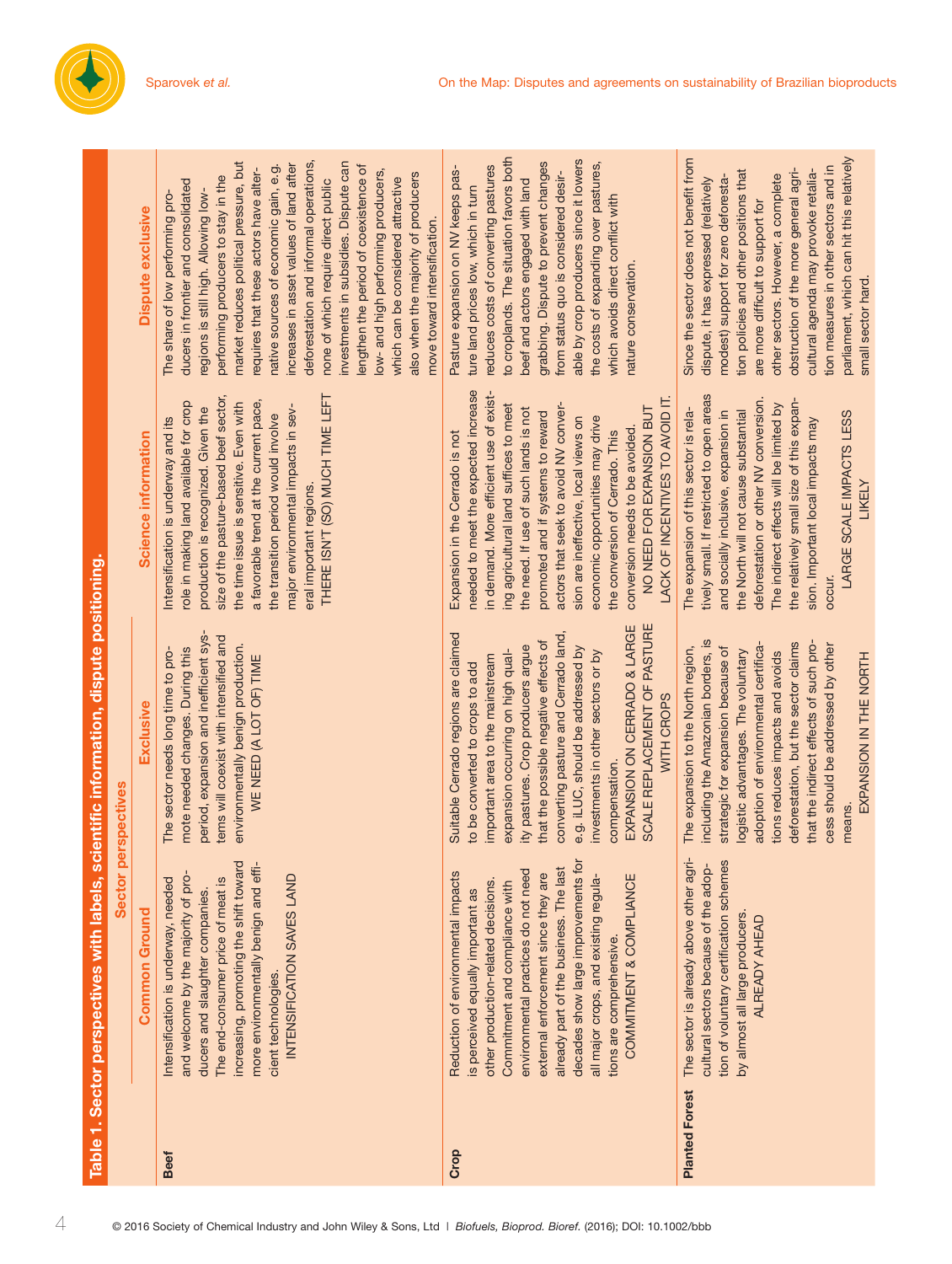| Table 1. (Continued)         |                                                                                                                                                                                                                                                                |                                                                                                                                                                                                                                                                                                                                                                                                     |                                                                                                                                                                                                                                                                                                                                                                                                                                 |                                                                                                                                                                                                                                                                                                                                                                                                                                                                               |
|------------------------------|----------------------------------------------------------------------------------------------------------------------------------------------------------------------------------------------------------------------------------------------------------------|-----------------------------------------------------------------------------------------------------------------------------------------------------------------------------------------------------------------------------------------------------------------------------------------------------------------------------------------------------------------------------------------------------|---------------------------------------------------------------------------------------------------------------------------------------------------------------------------------------------------------------------------------------------------------------------------------------------------------------------------------------------------------------------------------------------------------------------------------|-------------------------------------------------------------------------------------------------------------------------------------------------------------------------------------------------------------------------------------------------------------------------------------------------------------------------------------------------------------------------------------------------------------------------------------------------------------------------------|
|                              | <b>Sector</b><br>Ground<br>Common                                                                                                                                                                                                                              | <b>Exclusive</b><br>perspectives                                                                                                                                                                                                                                                                                                                                                                    | Science information                                                                                                                                                                                                                                                                                                                                                                                                             | Dispute exclusive                                                                                                                                                                                                                                                                                                                                                                                                                                                             |
| Charcoal                     | renewable charcoal creates opportuni-<br>renewable charcoal based on certified<br>ties for increasing the production of<br>UNATTENDED DEMAND<br>The current high share of non-<br>Eucalyptus plantations.                                                      | ment of supply capacity of renewable<br>able charcoal cannot meet the indus-<br>limitation of non-renewable charcoal<br>production of steel. The non-renew-<br>On the short term, supply of renew-<br>able charcoal restricts the develop-<br>PROTECT INDUSTRIES USING<br>supply would impact the industrial<br>sources due to unfair competition.<br>trial demand. A drastic and rapid<br>CHARCOAL | renewable charcoal as a facilitator (not<br>NEED TO IMPROVE OVERVIEW AND<br>a driver) of deforestation is mentioned<br>tion on deforestation are incompletely<br>standing. The indirect relation of non-<br>understood, and further research is<br>The indirect effects of steel produc-<br>needed for comprehensive under-<br>in general terms, but not directly<br>assessed in scientific literature.<br><b>UNDERSTANDING</b> | mon agenda and cooperation between<br>administration. Dispute can prevent or<br>relevant institutions and actors, which<br>works, which are mostly under public<br>at least delay development of a com-<br>duction and trade benefits from weak<br>would enhance surveillance and legal<br>Illegal non-renewable charcoal pro-<br>governance and surveillance net-<br>enforcement.                                                                                            |
| Environmental<br><b>NGOS</b> | ronmental protection and agricultural<br>shows important progress over the<br>approach is needed. Conservation<br>Most NGOs understand that envi-<br>development are both important<br>objectives, and that a balancing<br>PROGRESS & BALANCE<br>last decades. | than production objectives. The envi-<br>ronmental NGOs therefore claim that<br>they have to aim very high to end up<br>priority during the negotiation phase<br>Environmental protection has lower<br><b>OBSTRUCTION</b><br>with at least something.                                                                                                                                               | there is room for meeting both conser-<br>research also supports the thesis that<br>Research points to solutions combin-<br>agricultural sector and the implemen-<br>ing productivity improvements in the<br>PRODUCTION AND PROTECTION<br>tation of a wide range of initiatives<br>vation and production objectives.<br>promoting NV conservation. The<br>CAN COEXIST                                                           | "mission-accomplished message" and<br>image building may in some situations<br>bad" messages can be useful in com-<br>support since they have reached their<br>campaigns stress positive outcomes<br>benefit from media exposure, mostly<br>conclude that NGOs no longer need<br>covering disputes. Simple "good vs.<br>the public may understand this as a<br>munication and promotion. If NGO<br>NGOs depend on fundraising and<br>public support. Fundraising and<br>goal. |



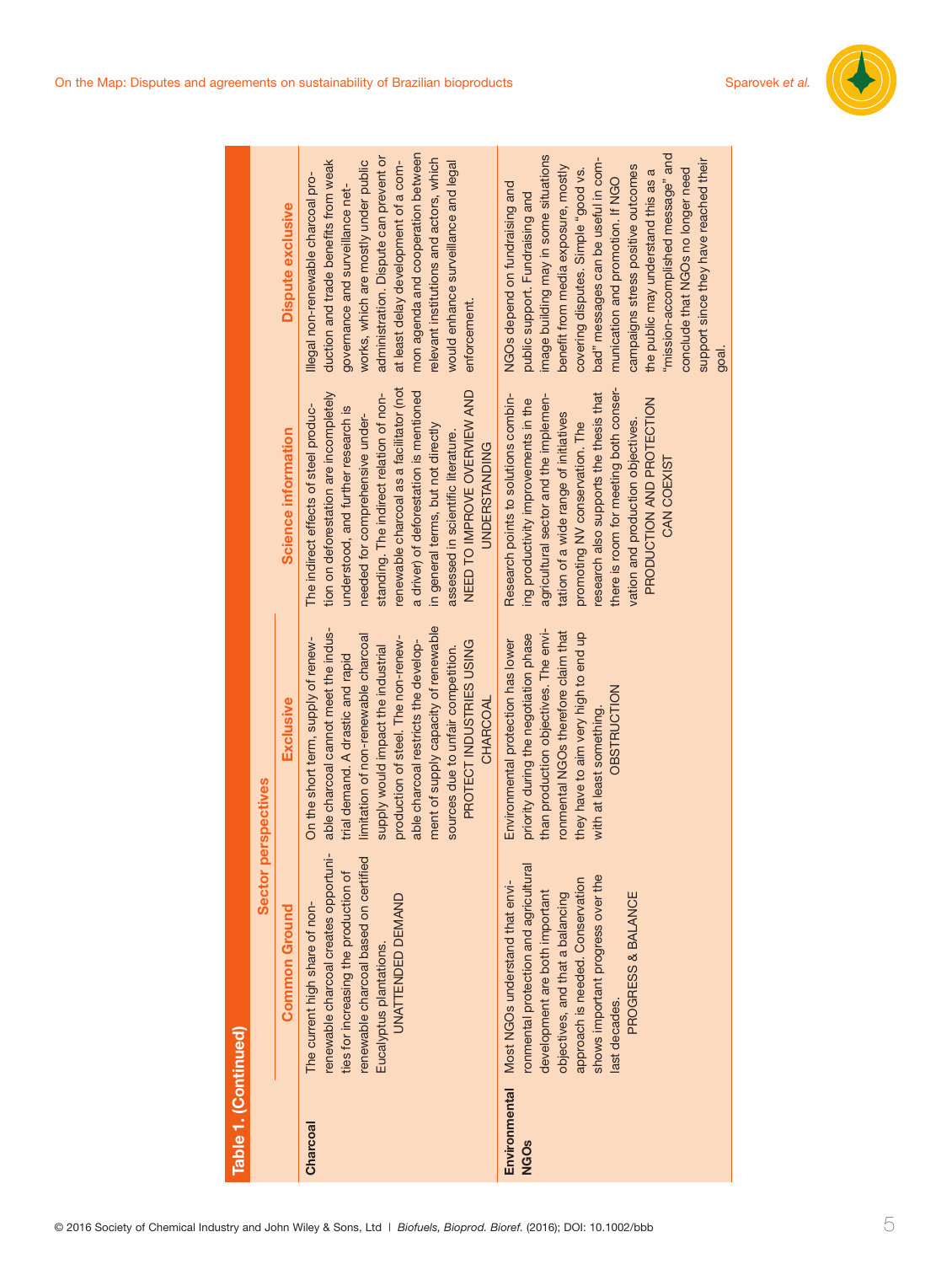

Figure 2. Core issues and viewpoints of the nine experts associated with major producer interests (livestock, crops, planted forest, and charcoal) and environmental NGOs.

In the early 1990s, when the Brazilian economy began to stabilize, the price of calves started to rise and during the 1990-2010 period has been about 20% higher than the cattle price. In recent years, deforestation and expansion of the agricultural frontier have slowed down. Therefore, the supply of calves from frontier regions has decreased and the relative price difference has increased further. Given that production costs per livestock unit are higher for calves, the present price difference is to be expected when cow-calf production in frontier areas is not boosted by agricultural expansion. When the later-stage producers are no longer subsidized by the oversupply of calves from expanding frontier regions, they need to adopt more efficient technology and management options to maintain the competitiveness with producers of pork and poultry. Technology adoption for pork and poultry production has progressed faster than for cattle. As cow-calf production in frontier areas is reduced, the price competition on food markets can be expected to stimulate faster adoption of new technology and management options in cattle production to reduce the disadvantages associated with lower area efficiency and longer production cycle compared to pork and poultry.

As evidenced by the continuous growth in cattle production and the changes in calf prices compared with cattle in recent years, further development of Brazilian cattle production does not require high deforestation rates supporting high cow-calf production in frontier regions. Rather, slower frontier expansion motivates adoption of technology and management options to improve land-use efficiency. However, while the adoption of more effective and environmentally benign cattle production systems progresses, a relatively long period of concurrent extensive and intensive cow-calf production can be foreseen. This is due to several factors, including: (i) the long production cycle of 4 to 5 years; (ii) the enormous size of the pasture-based beef sector; (iii) the domestic market's share of consumption, a market that currently seldom demands no-deforestation guarantees; and (iv) an expected slow change in production geography and cultural perceptions that have been shaped by agriculture expansion in frontier areas over a long time.

# Related scientific information

Scientific studies confirm the sector's statement that extensive calf-cow production represents a major land use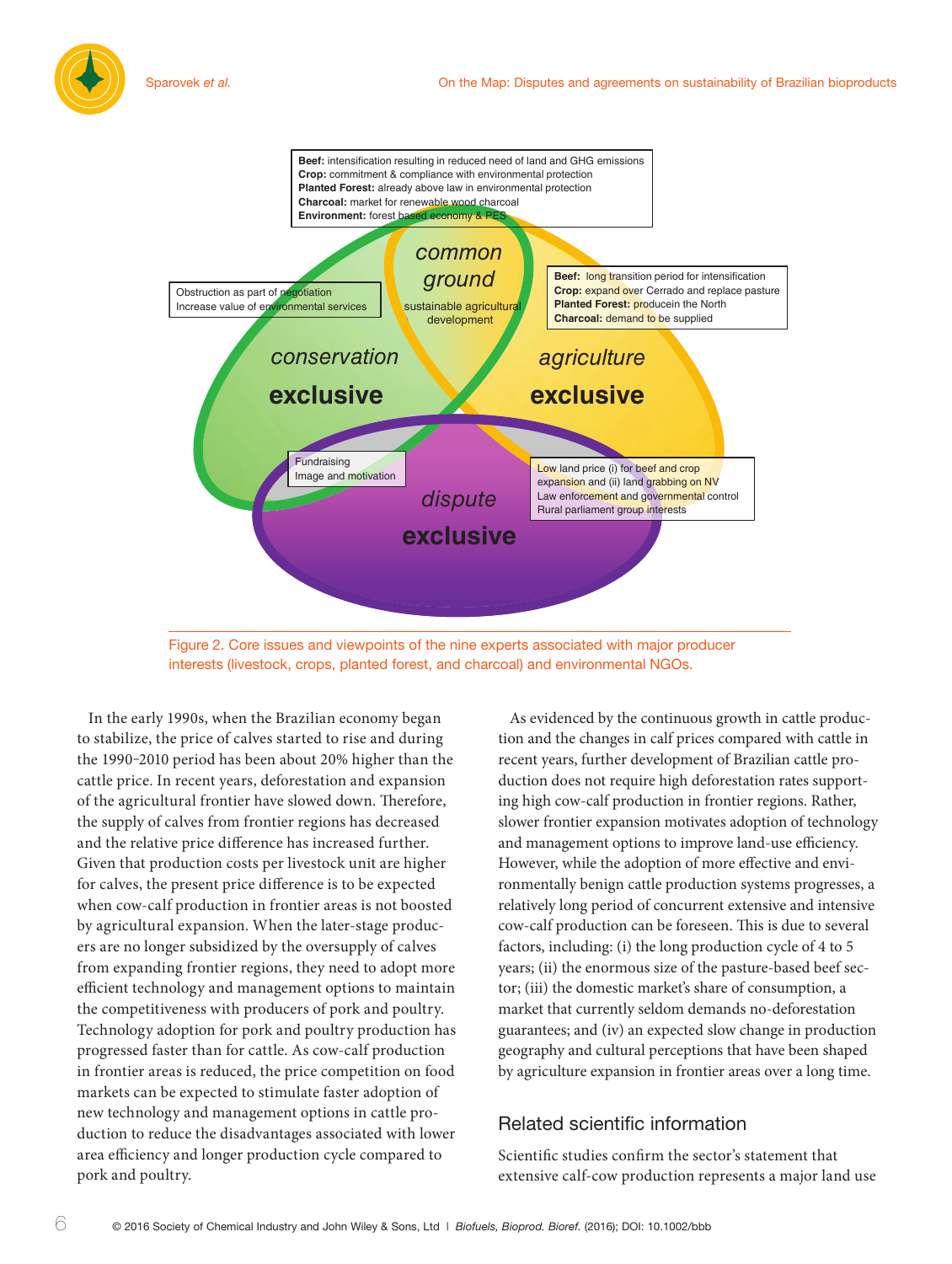

in frontier areas $^{33}$  and further stresses the biodiversity impacts associated with conversion of forests and other natural ecosystems.34,35 Studies point to interventions in the beef supply chain as one major aspect behind the decline in deforestation in Brazil<sup>36</sup> and observations  $37,38$ indicate that trends coincide with the events described by the cattle sector, stressing technology-based improvements in production efficiency as the way forward to address deforestation and GHG emissions from LUC and anaerobic digestion, which are frequently associated with the cattle industry,39-41 although noting that biodiversity in grasslands might decrease as utilization for livestock production intensifies.  $\real^{42,43}$ 

Sustainable forest management (selective logging) is less profitable than logging followed by the establishment of extensive pasture-based beef production. Since sustainable forest management is the most often competing option with deforestation followed by establishment of pasture, under non-regulated market conditions, deforestation tends to be the natural choice.<sup>44</sup> However, studies indicate that beef production in the Amazon would not be economically attractive in a longer term scenario where there is a price on LUC emissions.<sup>45</sup>

The increasingly technology-intensive and integrated cattle production systems require higher initial investments and good infrastructure, both typical for consolidated agricultural regions rather than frontier areas. Spatial empirical data on deforestation rates and technology adoption in the Amazon region confirms this.<sup>46</sup> The land-use dynamics implicit in the cattle sector's account also conform to Forest Transition theory.<sup>47</sup>

The cattle sector has promoted specific sustainability actions. In 2009, the three main slaughter companies (JBS, Marfrig, and Minerva) engaged with Greenpeace in a voluntary moratorium for a progressive reduction and end of deforestation in the beef value chain.<sup>48</sup> In addition, a Sustainable Cattle Working Group (GTPS) has been created and a group of farms and beef slaughterhouses have been certified under the Sustainable Agriculture Network-Rainforest Alliance system, delivering certified beef to a mainstream supermarket chain.<sup>49</sup> The national government launched an ambitious agricultural low carbon production initiative (Plano ABC), offering subsidized credit to increase pastureland productivity.<sup>50</sup>

Spatial models that link deforestation with land use often fail to identify the underlying drivers and actions of specific agents.<sup>51</sup> Consequently, the clarification of causeeffect chains is difficult, i.e., whether the availability of frontier lands has hindered progress and conserved the extensive cattle management system typical in Brazil or

if – conversely – the competitiveness of this management system has driven deforestation and frontier land expansion. Nevertheless, the recent period with increasing productivity shows that beef production can grow while partly decoupling from deforestation and frontier expansion. However, deforestation may need to be controlled at the present lower level to avoid rebound to the extensive livestock production system with cow-calf production in expanding frontier areas.

## **Crops**

## Sector perspective

Brazilian agricultural area (~30% crops + ~70% pasture) increased 1.2 Mha per year on average during the first decade of the twenty-first century, with deforestation peaking in 2004 and 2005. Further expansion is projected from 2012 to 2022, at about 0.4 Mha per year.<sup>7</sup> External and endogenous long-term factors explain the slower expansion, particularly for crops.

Until the mid-1990s, Amazonian deforestation was in part associated with logging and was a concern mainly for academics and environmentalists with little influence in government, society, or media. During the 2000s, Amazonian deforestation received plenty of attention outside academic and environmental circles. Pasture and later soybean production were claimed to be main causes of deforestation. The Cerrado Biome, the main agricultural frontier since the 1980s, could be noted on the conservation agenda. Buyers of agricultural products, especially from Europe, increasingly required guarantees that products were not associated with deforestation – especially in the Amazon. In 2008, the soybean industry, along with environmental NGOs and the national government, launched the Soy Moratorium, a commitment not to purchase soybeans from areas that had been deforested after 2006.

Sugarcane expansion for ethanol production was associated with food price increases and indirect LUC causing deforestation. Roundtables, certification systems, restriction of agriculture through zoning, for example high conservation value areas (HCVA), became routine in the sector.

In addition to market pressures, command and control policies (e.g. monitoring, fines, and credit restrictions) have resulted in increased compliance with legislation concerning farmland expansion. However, several farmers point out that the licensing system itself discourages compliance. Licensing costs vary from USD 10 to 50 per ha, with no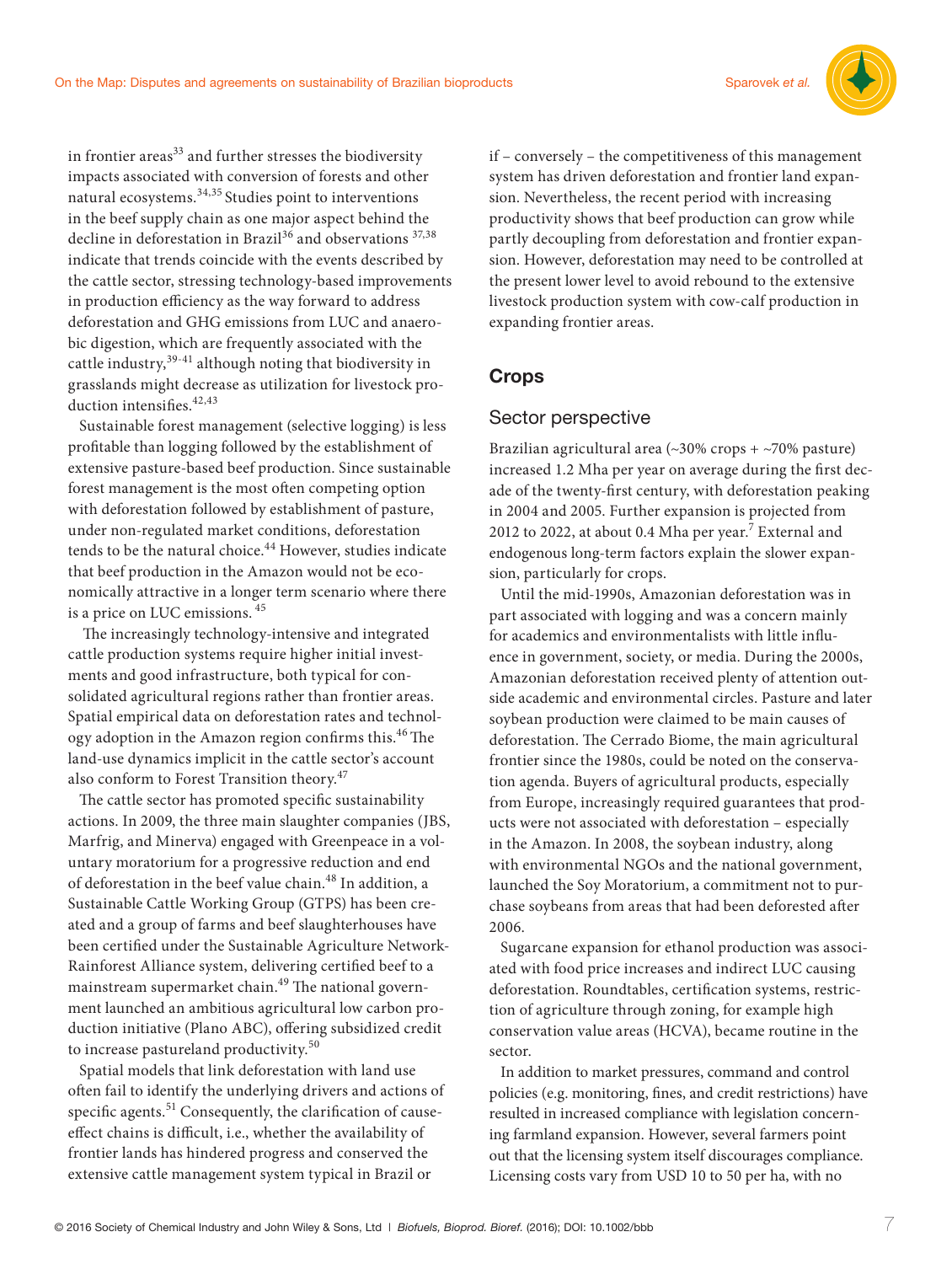

guarantees of whether or when licenses will be issued. The high costs, bureaucracy, and corruption mean that mainly larger producers with the required capital can afford to apply for licenses and operate legally in frontier areas.

In addition to these external drivers, land efficiency is steadily improved by several endogenous factors. Increasing land prices and costs of other production factors (e.g. labor, machinery, and fertilizers) incentivize intensification and efficiency improvements, and technologies for more intensive production are being developed on an ongoing basis. For example, grain varieties are increasingly adapted to allow two harvests per growing season, and crops are integrated with livestock production.

Researchers, producers in general, and agricultural markets are increasingly prepared to consider production under strict environmental regulations in the frontier regions, to meet the increasing demands for agricultural products while also complying with nature conservation requirements.

# Related scientific information

The remarkable reduction of deforestation rates in Brazil<sup>52</sup> and the multiple underlying long-term reasons are described in detail by Nepstad *et al.*36 and Boucher *et al.*<sup>53</sup> Explanatory factors include new protected areas,  $54,55$ rural credit restrictions implemented through the Critical Counties program,<sup>56,57</sup> effective surveillance and articulated networking of civil society and governmental agencies, as well as actions among important stakeholders in the agriculture sector (e.g. the soy moratoria) recognizing that businesses are negatively impacted by association with environmental degradation, especially in the Amazon.<sup>36</sup> The robustness of the recent low deforestation trends has been challenged.58–60 Some studies point to indirect causes behind LUC<sup>61,62</sup> and studies further note that the lack of land governance and land tenure issues are critical factors behind deforestation in Amazon as well as in the Cerrado frontier.63 Analyses indicate that the focus on command and control measures on larger properties in deforestation hotspots may be increasingly limited in their effectiveness, and that further reductions in deforestation are likely to require actor-tailored approaches, including better monitoring to detect small-scale deforestation and more incentives-based conservation policies.<sup>64</sup> In summary, the scientific literature reports uncertainties concerning important issues such as land governance and land tenure, the scope of deforestation monitoring, non-accounting for indirect drivers, and the stability of the conditions sustaining current trends.

With current options for increasing productivity, <sup>65</sup> total production can increase greatly by increasing the productivity of several crops that have had relatively slow yield growth in recent decades (e.g. beans, cassava, corn). Together with improvements in meat and dairy productivity, this can free up agriculture land for crop cultivation.<sup>66</sup> However, in a scenario where land productivity improvements outpace growth in demand, so that the increase in production volume is decoupled from area expansion, environmental impacts will, to a greater degree, arise because of the agricultural means to achieve the intensification, i.e., nutrient and pesticide leaching, soil erosion, etc.67,68 Implementation of best management practices (BMPs), especially for cultivating low productivity pastures, will consequently be crucial for mitigation of environmental impacts.

Brazil has long been engaged in developing and implementing sustainability standards and certification systems for forest and agricultural commodities. It is among the top producers and exporters of certified coffee, soy, sugar, ethanol, and cotton, using, for instance, Bonsucro, Round Table for Responsible Soy, Proterra, Utz, Fair Trade, Organic, Sustainable Agriculture Network-Rainforest Alliance, and the Forest Stewardship Council.<sup>69</sup>

The scientific information confirms the sector's perspective on achievements and recently observed trends. Studies demonstrate the feasibility of technological options for balancing high productivity and environmental protection, $^{70}$  but the capacity for sustaining recent low deforestation trends through promotion of productivity improvements is uncertain in scenarios with very high demand growth in the agriculture sector.<sup>71</sup>

# **Planted fast-growing forest**

## Sector perspective

At the beginning of the last decade, Eucalyptus species began being planted in the Northeastern Cerrado areas (MAPITO). MAPITO is attractive due to land availability and favorable export logistics with railways and ports connecting to Europe and North America. The establishment of plantations in the region follows a cycle initiated in the 1960s and 1970s in the South and Southeast, continuing during the 1980s and 1990s north of Espírito Santo and south of Bahia, and around 2000 in southern Brazil and Mato Grosso do Sul. Development of improved plant varieties and production technology has raised productivity from typically  $\sim$ 12 m<sup>3</sup> ha<sup>-1</sup> year<sup>-1</sup> at the beginning of the last century to the current national average of  $42 \text{ m}^3 \text{ ha}^{-1}$ year<sup>-1</sup>, with some commercial plantations reaching 80  $m<sup>3</sup>$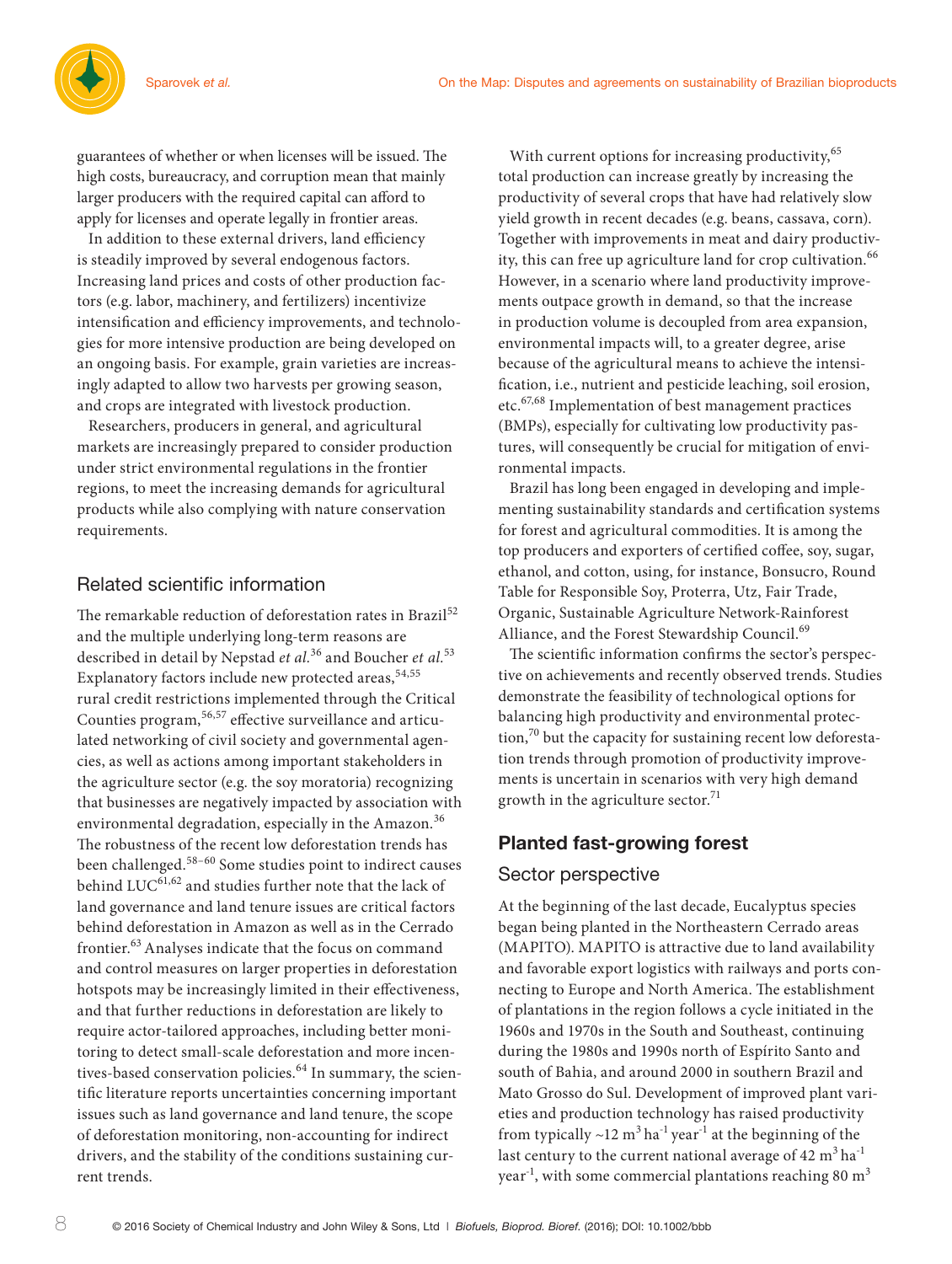

ha<sup>-1</sup> year<sup>-1</sup>. It has also become possible to establish plantations in semi-arid regions.

MAPITO ranks lowest in Brazil in socioeconomic terms, specific R&D needs, and local logistics and infrastructure bottlenecks. The sector also faces the challenge of establishing operations in a region with little previous forestry activities and consequently lacking in workers with the relevant skills. Forest projects also need to ensure that local populations benefit from the development. The path toward inclusion starts with identifying social assets and the history of local communities that form the basis for the development of socio-environmental projects of mutual interest for companies and locals. An important asset of traditional communities is self-sufficiency agriculture producing staple food crops. Projects should aim to reflect the cultural values that underlie local history while improving agricultural practices, conserving natural resources, and promoting sound businesses. To ensure a high level of environmental integrity, projects generally target areas already largely used for agriculture, define protection of lands with high conservation value, and include ecological corridors connecting NV areas. Projects may also set aside larger areas than required by the FA to promote biodiversity and maintenance of natural cycles.

These are examples of practices in expansion areas intended to maximize the benefits that forest plantations can add to new regions. Clearly, conflicts cannot always be avoided. The arrival of a new economic actor can cause tension, and new types of activities tend to increase the risk of stress. Efficient and open communication channels, enrollment of local stakeholders, and various governmental agents can mitigate such risks. Building trust among stakeholders to reach agreements requires dedication and time. Strategies to achieve this should therefore be built into medium-and long-term regional development plans.

# Related scientific information

Primary data is less readily available for planted forests than for crops and pastures. Even comprehensive and recent detailed scientific reports on silvicultural development, corporate strategies, and current practices $72$  are mostly based on producer reports.<sup>73</sup> Independent scientific publications and reports from civil society confirm the high degree of commitment to good practices and voluntary certification schemes<sup>74</sup> and point to positive impacts<sup>75</sup> and multistakeholder initiatives (companies, civil society, governments) linking forest plantations with local smallfarmers benefits.<sup>76</sup> Brazil has the 6th largest area of certified fast-growing planted forests under Forest Stewardship

Council certification, accounting for nearly 6 Mha out of 6.9 Mha total forest area for industrial wood production and ranks as the top Tropical and Southern Hemisphere country with respect to certified area. It is also one of the main countries engaged with the world PEFC forestry standard system.<sup>69</sup>

Despite this general perception in the scientific literature of high environmental commitment in the Brazilian planted forest sector, conflicts based in ethics involving large-scale pulp investment models have been reported in the State of Bahia.<sup>77</sup> Geber<sup>78</sup> reviewed 58 conflict cases of industrial tree plantations, including several Brazilian pulp-related issues, and concluded that policy and governance related to these plantations should be reappraised.

# **Wood charcoal**

# Sector perspective

Wood charcoal is produced from wood associated with deforestation (non-renewable wood charcoal) as well as from forest plantations or sustainably managed native forests (renewable wood charcoal). Although generic, these definitions help identify risks and opportunities. On the one hand, there is the risk of deforestation, on the other, the opportunity for the conservation of NV stocks and the creation of new stocks of planted forests connected to the green economy.

The risk of deforestation attributable to the expansion of planted forests for the production of renewable charcoal is quite low, due to several risk management factors, such as environmental regulation in general, including the new FA and certification schemes. However, the use of nonrenewable charcoal may be a direct deforestation driver and may facilitate deforestation elsewhere. For instance, it can provide an informal source of working capital to clear lands and subsidize deforestation associated with other land-use activities. An exception is the use of non-renewable charcoal from licensed deforestation, since it involves a legitimate economic use of forest stocks that would be cleared anyway.

Comprehensive understanding of these pathways requires further research, but regardless of whether or not it causes direct deforestation, the use of illegal nonrenewable charcoal results in a competitive disadvantage for those producers who operate on a legal and sustainable basis, since they bear the costs of establishing and managing planted forests. In addition, Brazil still faces a substantial deficit of planted wood due to economic, regulatory, and cultural barriers, as well as high transaction costs.<sup>79</sup>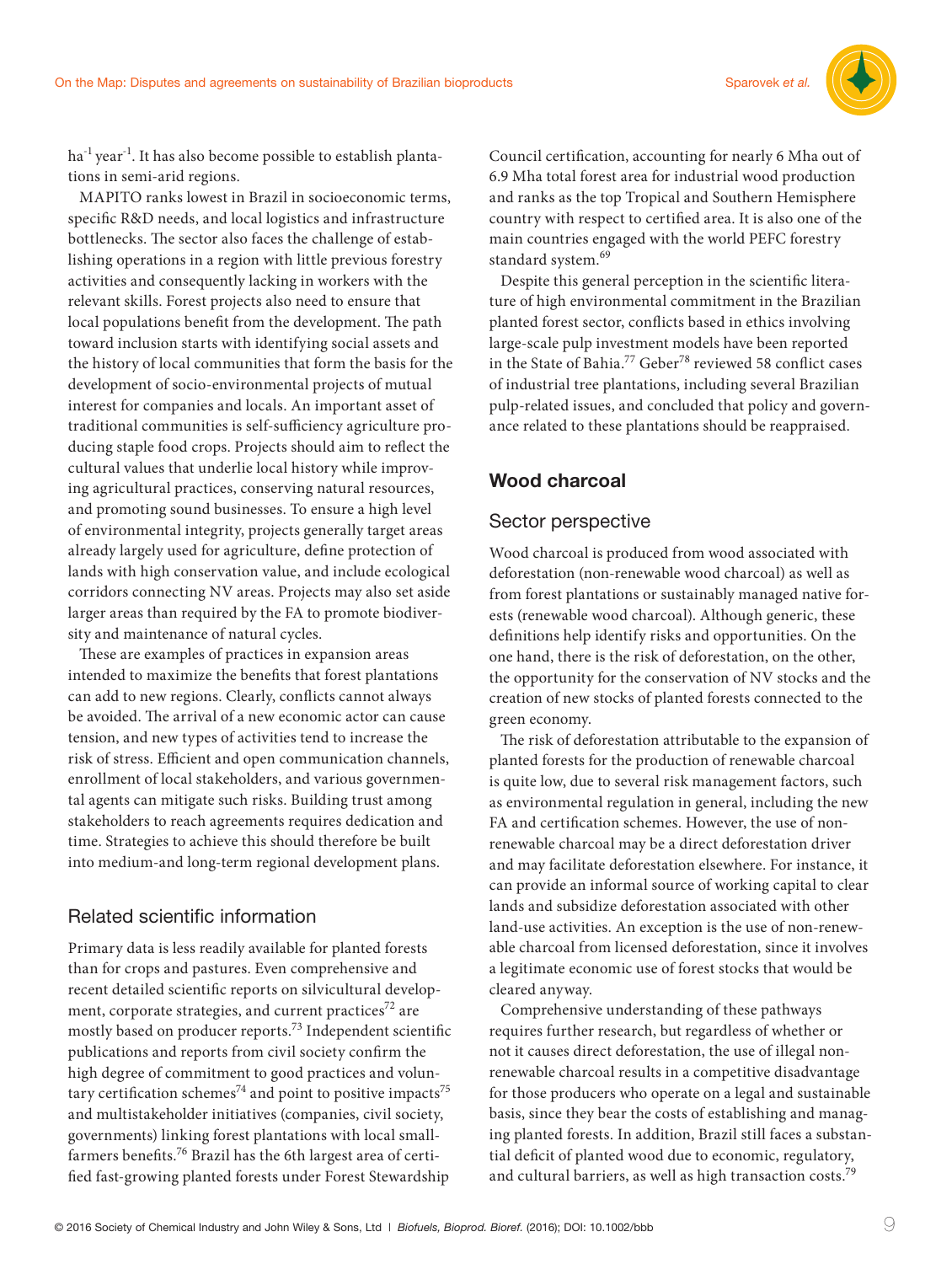

The largest demand for charcoal comes from producers of pig iron, iron alloys, and steel. The insufficient supply of renewable wood added to the growing restrictions on non-renewable charcoal may result in the gradual loss of the market share to the use of coal coke. The planted area needed just to supply the charcoal-based iron and steel industries with renewable charcoal is estimated at double the current area. Therefore, a sustainable charcoal economy depends fiercely on the expansion of planted forests, as indicated by national policy directives.<sup>80</sup>

The final consumer does not easily perceive the effects of the industrial use of charcoal. It may seem utopian for consumers to attribute greater value to a car because it was made with renewable charcoal-based iron instead of non-renewable charcoal or fossil sources. The engagement of intermediate business-to-business production chains is therefore one of the crucial steps to allow for such a link with the final consumer. Producers and buyers of charcoal, iron and steel products, such as auto parts, casting products, among others are key decision-makers. There is no value differentiation between renewable and nonrenewable charcoal, except for the cost difference. The cost of non-renewable charcoal is substantially lower due to not having to make long-term investments in plantations. In the absence of an immediate market solution, policies and incentives with the participation of civil society and final consumers could play a major role in curbing the effects of non-renewable illegal charcoal.

Although under different terms, an agreement between the private sector, civil society organizations and the government in the State of Minas Gerais has established a legal framework (State Law 14,309/2002, revised by Law 20,922/2013), gradually banning the use of non-renewable charcoal until a minimum share allowance is reached in 2019. Incentives for increasing planted forest stocks have also been addressed, with the objective of bridging the additional demand gap, such as the use of the multilateral carbon market.

The environmental degradation caused by non-renewable charcoal is associated with unhealthy labor practices, loss of biodiversity, depletion of water resources, emissions of GHG, in addition to unfair pricing practices and the damage to the sector's corporate image. The use of renewable charcoal in the production of one ton of pig iron avoids the emissions of approximately 1.8 tCO<sub>2</sub>e (tons of  $CO<sub>2</sub>$  equivalents), when compared to the use of coal coke, and it generates net GHG removals of approximately 1.1  $tCO<sub>2</sub>e$ , because of new carbon stocks in the plantations.<sup>81</sup> Additional benefits include the recovery of tar and energy in the wood carbonization process, the maintenance of

carbon stocks in conservation areas, the creation of jobs and rural and industrial development. Command and control mechanisms are important to prevent the use of non-renewable charcoal, but they do not suffice. The expansion of planted forests on a responsible basis, driven by proper policies and incentives is crucial to supply the current and future demand for charcoal and to allow for a virtuous cycle of sustainable and low carbon development throughout the supply chain.

## Related scientific information

The direct links between charcoal demand in steel production and LUC, including deforestation, have been established for the Brazilian iron quadrangle region.<sup>82</sup> The supply chains for non-renewable charcoal production, along with the associated legal issues and corruption, are documented in magazines and in the news.<sup>83</sup> and in NGO reports.<sup>84</sup> but are not well-documented in the scientific literature.

## **Environmental protection**

## Sector perspective

The basis for identifying common ground between environmental NGOs and the agricultural sector is the observation that Brazil (i) has a strong international position as an agricultural producer, which is essential for societal welfare and for supplying the global market; (ii) holds substantial areas important for biodiversity, nature conservation and climate change mitigation – essential globally as well as locally; and (iii) has sufficiently large resources for meeting both production and conservation objectives, i.e., there need not be major disputes over territory.

Outlook modelling<sup>7</sup> indicates that the cropland area will expand by about 12 Mha until 2022, of which 5.5 Mha is presently covered by NV. The National Policy on Planted Forests projects a greater agricultural expansion of 15-20 Mha.80 Additional expansion should be more carefully managed. In the Amazon biome, one-third of the area deforested before 2008 is no longer under agricultural use.<sup>85</sup> The 2006 IBGE agricultural census shows 90 Mha of pastures with less than one animal unit per hectare.<sup>19,86</sup> The environmental and agricultural stakeholders have a common interest in promoting sustainable land-use practices and minimizing the conversion of NV to establish agriculture with low productivity uses or even land abandonment after some years. NV at the agricultural frontier that has low suitability for production or has high environmental value should be prioritized for protection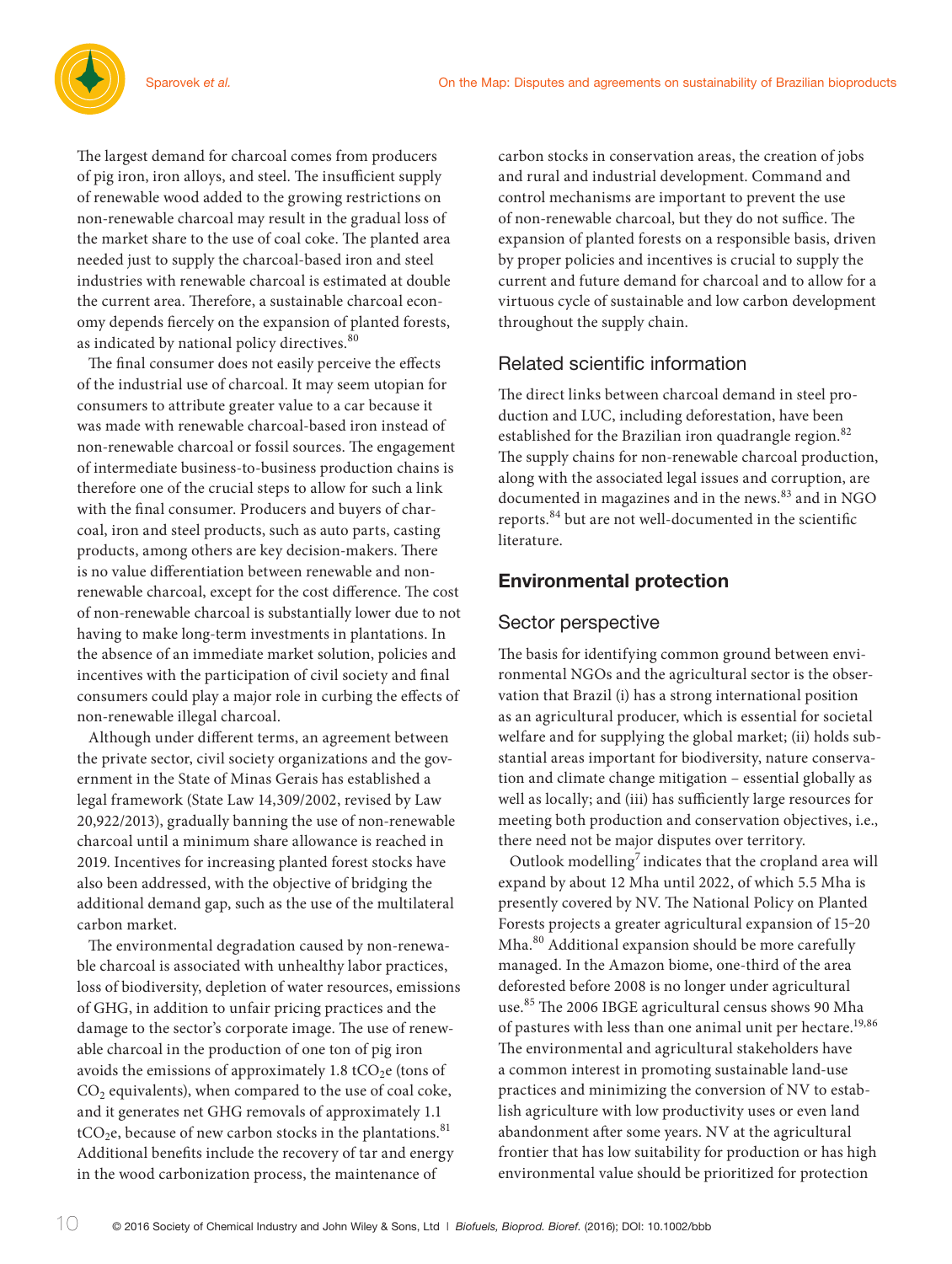

without restricting expansion over already converted areas or NV where agricultural suitability is very high and environmental values are comparatively low.

Thus, the common ground consists of two parts. (i) Promote sustainable intensification of agricultural production especially in pasture areas highly suitable for crops. This requires convergence of policy, for example credit, technical assistance, research and extension, and zoning-based licenses, transparently implemented by the states and agreed by stakeholders. (ii) Implement efficient restriction strategies to prevent unnecessary expansion over NV. The assignment of 'no-go zones' and establishment of compensation markets (e.g. Legal Reserve areas and REDD+ projects) are examples of such strategies. As 'go zones', we define pasture areas with high and medium suitability for crop production where relevant infrastructure exists and there are no legal or environmental restrictions.

NGOs, businesses, and the government are key actors in developing fiscal and credit instruments that encourage intensification of production as well as mechanisms to protect NV. The assignment of go and no-go zones, compensation schemes, and crediting of ecosystem protection (e.g. Payment for Environmental Services - PES) are all crucial and urgently need to be implemented in the hot spots of conversion, currently located at the Cerrado in the Northeast region (MAPITO). The prompt regulation of a national carbon credit market that recognizes REDD+ and that remunerates for water protection are leading steps toward PES.

In already consolidated agricultural regions, where compliance with the FA requires that the amount of land in productive agriculture use is reduced, a forest-based economy is at the center of the common agenda. The restoration of forests, to provide timber and non-timber products and other environmental services, is of mutual benefit for agriculture and environment. Financial instruments already exist through the principle of paying for water, established by the National Water Agency (ANA). The states of Rio de Janeiro, São Paulo, Mina Gerais, and Espírito Santo have already introduced carbon markets to promote recovery of riparian areas and establishment of legal reserves for FA compliance.<sup>87</sup>

The Rural Environmental Registry (Cadastro Ambiental Rural - CAR) is a major and essential management tool for farms and rural landscapes. The new FA extended the already existing registry tools in several states. Pará and Mato Grosso already have almost half of their territories (60 Mha in total) registered. Bahia, Mato Grosso do Sul, Amazonas, Rondônia, Tocantins, and other states have

also made progress with CAR registration. In the course of the last three years, the revision of the FA has been accompanied by debate and interactions indicating polarized positions among stakeholders and proposals that are not compatible with a cooperative and common agenda. However, the reality of the new FA, which establishes the registry, and the implementation of which has already redefined the agenda, may move stakeholders away from polarized positions and dispute. These stakeholders can and should now take on this new agenda and jointly show that it is possible to meet the demand for food production without compromising the integrity of natural capital and the associated ecosystem services needed by the present as well as future generations.

# Related scientific information

Scientific information<sup>26,66</sup> supports the hypothesis that further conversion of NV into production use is not needed since the land already in use can accommodate the short- and medium-term expectations on agricultural production. Further, as shown generally,<sup>88</sup> and specifically for Brazil,<sup>38</sup> most of the land that is highly suitable for agriculture is already in use. Achieving production gains in a scenario with additional expansion requires investment in research, development and extension, and in rural infrastructure and institutions promoting productivity under marginal conditions.<sup>71</sup> The areas still covered by NV are mostly of marginal suitability for crops but can be essential for biodiversity and nature conservation, especially in regions where a large part of the land area is under intensive use.

Public–private partnership of Amazon Regional Protected Areas (ARPA) for collaborative financing, management, and implementation of conservation programs, requires a collaborative agenda among several agents (NGOs, governments, community leaders) to achieve outcomes in terms of institutional development and the advancement of environmental objectives.<sup>89</sup> In the absence of effective national and intergovernmental regulation addressing environmental and social problems, governance alternatives have proliferated, including self-regulation, corporate social responsibility, and public–private partnerships, many of them working as private market-driven governance systems.<sup>90</sup> Such initiatives go beyond legal regulations, encouraging responsibly produced goods and services through monitoring along entire supply chains. Agreements and common agendas are possible and may be effective in balancing environmental and production objectives, but they may involve complex and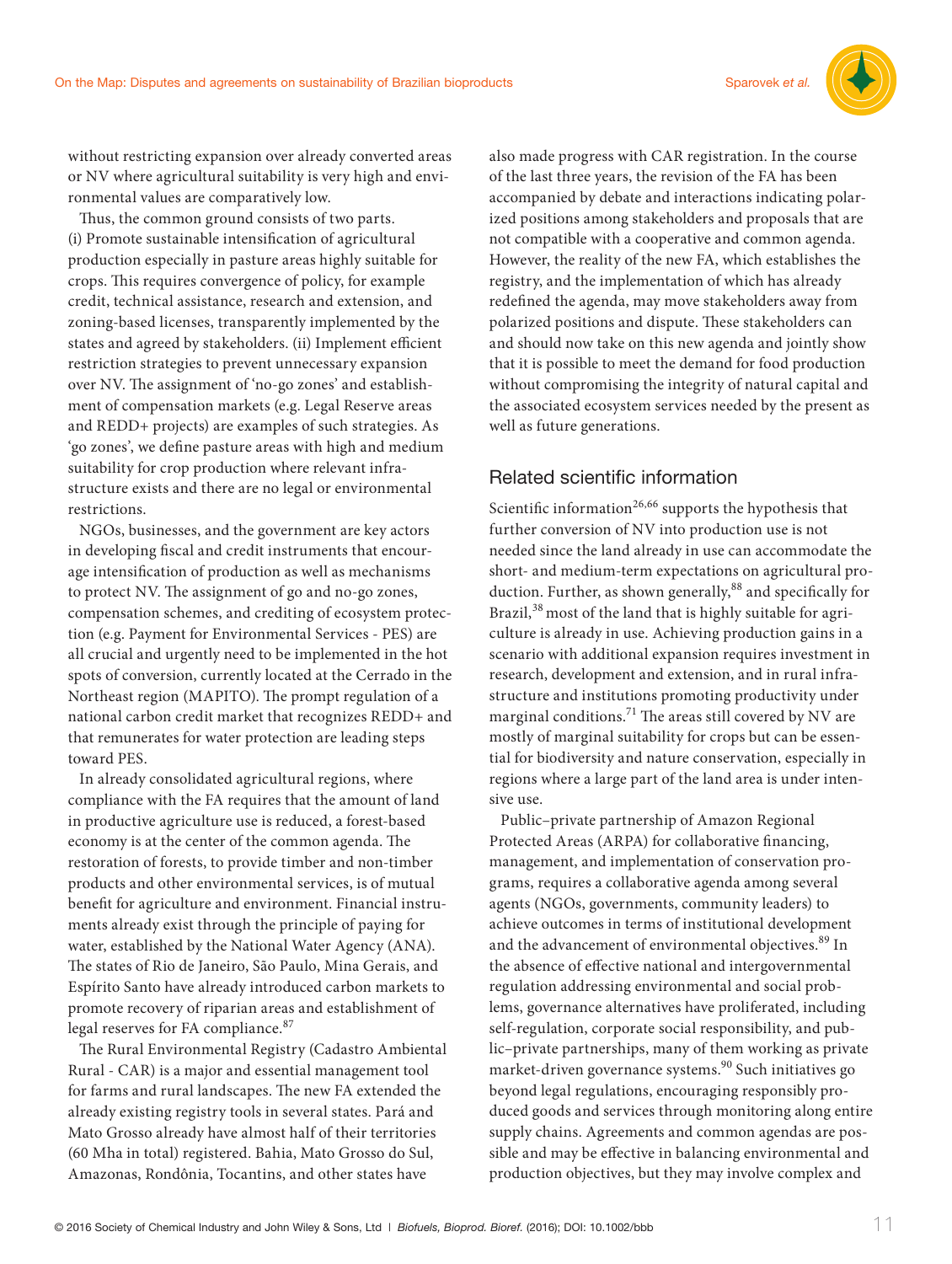

comprehensive arrangements reflecting multiple dimensions, including religion.<sup>91</sup>

# **Discussion and conclusions**

The scientific information demonstrates compatibility, i.e., common ground, between agricultural and conservation interests in four main ways: (i) there is sufficient area to meet both conservation and production objectives, so core objectives are compatible; (ii) there is large scope for productivity gains supporting increased agriculture production, so increasing production does not necessarily require additional land; (iii) environmental aspects are not the only reason that productivity gains are perceived to be important, i.e., the agriculture sectors share the interest in productivity gains; and (iv) environmental protection is a complex multistakeholder process also with multiple initiatives. From this perspective, the current trends and achievements are positive.

However, the common ground hypothesis - that further conversion of NV into production use is not needed since the land already in use is vast and productive enough to accommodate the short- and medium-term expectation on agricultural production - is valid from a geographic point of view, but is not when social and economic dynamic is considered. The hypothesis is also challenged by old and deeply rooted mutually exclusive conceptions and positions. Examples include: (i) objections to rapid management change, or even change at all, among conservative and traditional beef sector producers; (ii) the idea among producers that the Cerrado can be deforested to support effective soy and corn cultivation, reducing pressure to expand agriculture elsewhere where it would possibly cause greater impacts; (iii) the idea among politicians that agricultural development necessarily brings local socioeconomic benefits welcomed by communities; (iv) the perception among producers that agricultural development in the northern part of Brazil can bring new export income and reduce the logistic costs of exports; and (v) the perception among producers that environmental agendas mostly serve to enable a more comfortable negotiation process intending to promote expansion of agricultural markets, and at the same time leveling green washing and effective conservation initiatives.

Mutually exclusive agendas may be favored over compatible agendas if they are strategically and tactically advantageous in processes shaping the governance of land use in Brazil. The polarizing positions expressed during the FA discussions, and repeated on other occasions, indicate that stakeholders have indeed judged that debate and conflict

will bring the most beneficial outcome. The fact that the structured discussion revealed several examples of means for dispute further supports this thesis.

The Brazilian agricultural sector is increasingly exportoriented, and there is a structural shift toward large-scale farming managed by corporations where the remaining individual farmers also associate more with corporations.14 Political decisions in international forums, biofuel policies, regulations, legislation, and credits all influence corporate investments and decisions. The establishment of a rural parliament group favors decisions under this perspective. The Brazilian rural parliament group, formally named *frente parlamentar agropecuária* but sometimes also called *bancada ruralista,* counts 175 out of 513 representatives in the lower house and 11 out of 81 in the upper house<sup>92</sup> and is a very active and committed group. Several of the representatives are agricultural producers themselves, mainly in the beef sector.

The most recent agricultural census $86$  indicates that in 2006, Brazil had 5.2 million agricultural producers that directly engage 17.5 million people (full or part-time), out of a total population of 184 million. Most producers have small areas and low income; and national poverty is concentrated in rural areas. Support for small-scale familybased agriculture is a high priority in parliament and in society as a whole, and for these producers efficiency is considered one among several other important issues, including social and economic security, food quality and nutritional security, and mitigation of migration from rural to urban areas. Since parliament groups have some independence from the wider party organizations, their support is crucial for the exclusive agendas. The existence of issues for dispute, which are not properly addressed by any party organization, motivates the establishment of separate parliament groups and ground for engagement by representatives supporting other no-party agendas.

Given its multi-party composition, the agricultural sector parliament group has to align with other major interests and some agendas can become challenging. A strong focus on productivity gains would exclude the majority of current small (efficient or not) and inefficient (small or large) producers and excessively promote corporate production. A zero deforestation agenda would not impose severe restrictions on the capacity to increase production, given the large extensions of already cleared land and the intensification potential. However, locally, where land conversion for agriculture expansion is still legally possible, such an agenda would be considered an obstruction requiring compensation (e.g. payments for nature conservation), and the required compensation schemes are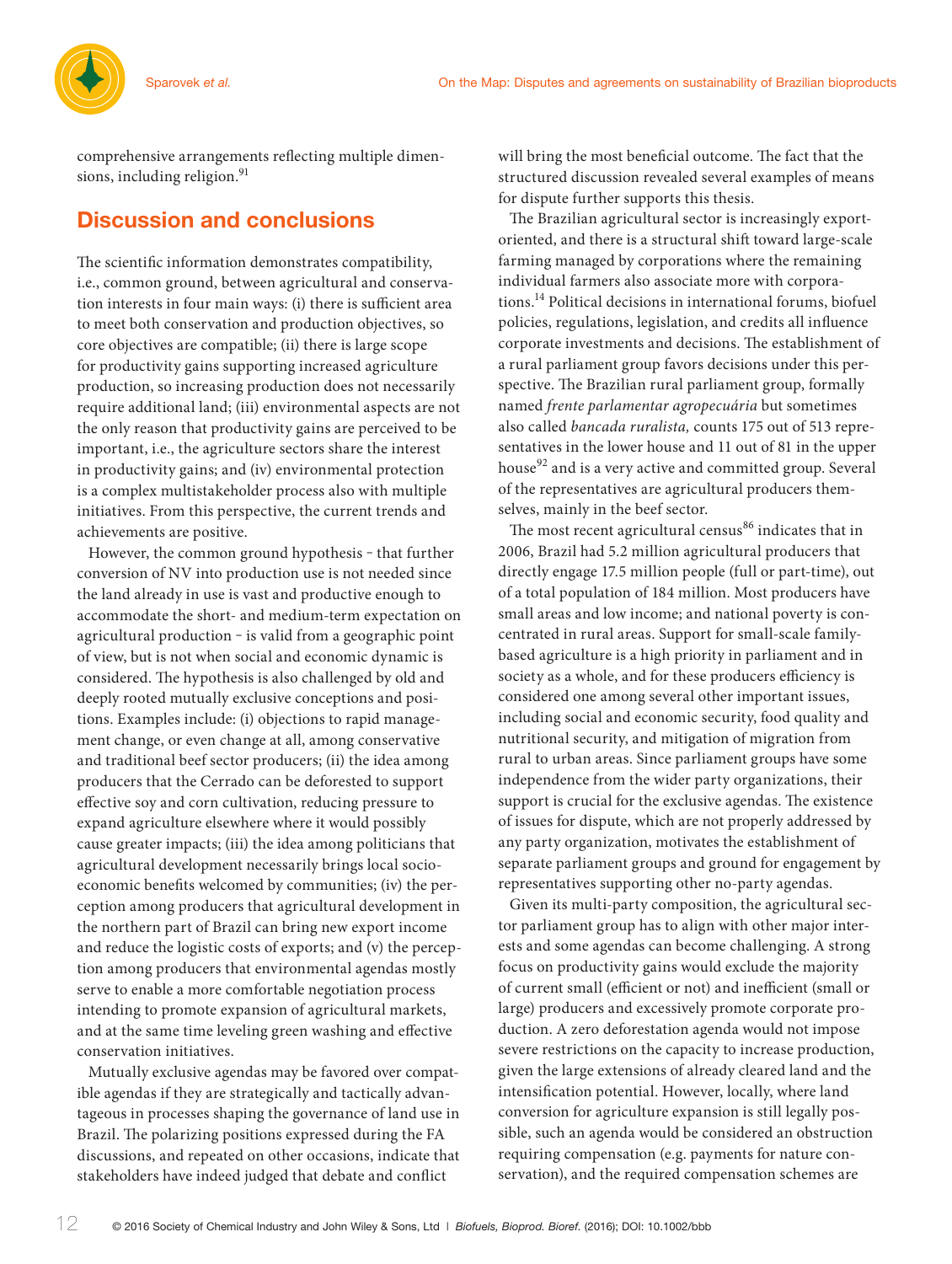

## **BOX: Dispute brings media attention**

An independent media analysis<sup>93</sup> of 12 regional and 5 nationwide daily newspapers (>2000 texts), covering the political process in the Lower House of the Brazilian Congress to get the FA ready for vote, its approval, and the immediate repercussions from April to June 2011, revealed that about 60% of the texts had as their main theme the political dispute: divisions in the government's coalition alliance, efforts made by Deputy Aldo Rebelo – rapporteur of the White Paper – to articulate support for his project, and political bargains that prevented Dilma Rousseff 's government from taking a clear position related to the relaxation of the FA. Thus, the political dispute overshadowed the environmental discussion and the debate also failed to recognize the core role of the FA as a tool to stimulate the goal of a sustainable agricultural sector in Brazil. Coverage was mainly led by journalists specializing in politics and not familiar with the science related to conservation. Their expertise shaped the relative terms with which newspapers dealt with the sustainability concept. Looking for balance, editors somehow accepted the hypothesis that the new FA should be the result of an agreement that met halfway between the interests of the agricultural sector and the environmental movement.

currently missing. Thus, supporting such an agenda would meet opposition from the parliament group representing agricultural producers as well as from other parties committed with local development, poverty alleviation and other political agendas.

Pastureland is the main alternative for expansion of certified soy, corn, sugarcane, and other crops. Pasture-based beef production uses almost three times as much land as all other agricultural production combined and this abundance in combination with high expansion capacity lowers the land price. Thus, frontier expansion, mostly pasture establishment, favors expansion of crop production systems since these can be established on existing pastures more profitably. In this way, promotion of more effective beef production indirectly reduces cropland expansion by reducing frontier expansion, which increases the land transaction cost of converting existing pastures to cropland - another effect to be added to other possible effects of increasing productivity in beef production.<sup>66</sup>

Land still covered by NV has a relatively lower price compared to where agricultural production is established. Actors engaged in land grabbing (designated *negócio de terras* in Brazil) facilitate land conversion by carrying transaction costs and risks that agriculture producers may not accept.<sup>33</sup> They are key in the process of making new land available by engaging with multiple and diverse landowners in order to purchase several small and adjacent areas to establish a large farm.<sup>94</sup> If policies and regulation prevent expansion, the conditions for land grabbing would drastically change and the acquisition price of existing agriculture land would be higher. Land grabbing is controversial and difficult to promote in political spheres. However, actors can promote this business by pushing mutually exclusive and disputed agendas since this maintains the role of land grabbing in the frontier areas.

Additional actors favoring such agendas include segments of the beef sector, which still in part operate illegally and informally, and most of the non-renewable charcoal production, which benefits from weak governance and institutions with low capacity for surveillance and enforcement.

Participation in processes relating to sustainable development requires that NGOs engage in complex multistakeholder interactions, which require capacity to integrate economic, social, and environmental dimensions and assess evolving public and private policies ranging from local to global scales. Brazilian NGOs engaged with environmental issues commonly have close connections with academic institutions and young professionals with university background, and they commonly align with commitments toward nature conservation and social justice. During the last decade, funding of such NGOs from international cooperation has decreased dramatically and this has weakened the capacity of the NGOs who have lost human capacity to other sectors such as government and the private sector. Therefore, they have shifted focus from long-term and institutional strategies to projects and short-term agendas with more narrow focus on, for example species conservation and human rights in specific settings.

The capacity to intervene and negotiate has as a result been confined to a limited number of organizations (including international NGOs), which in turn has made collective, multi-institutional dialogue and collaboration toward a common sustainability objective more difficult. The asymmetry of power between a weakened and fragmented civil society and an organized, powerful and resourceful agricultural sector also reduces the possibility of dialogue and negotiation on a common agenda. Furthermore, in order to facilitate fundraising and image building, NGOs need media exposure. Dispute may there-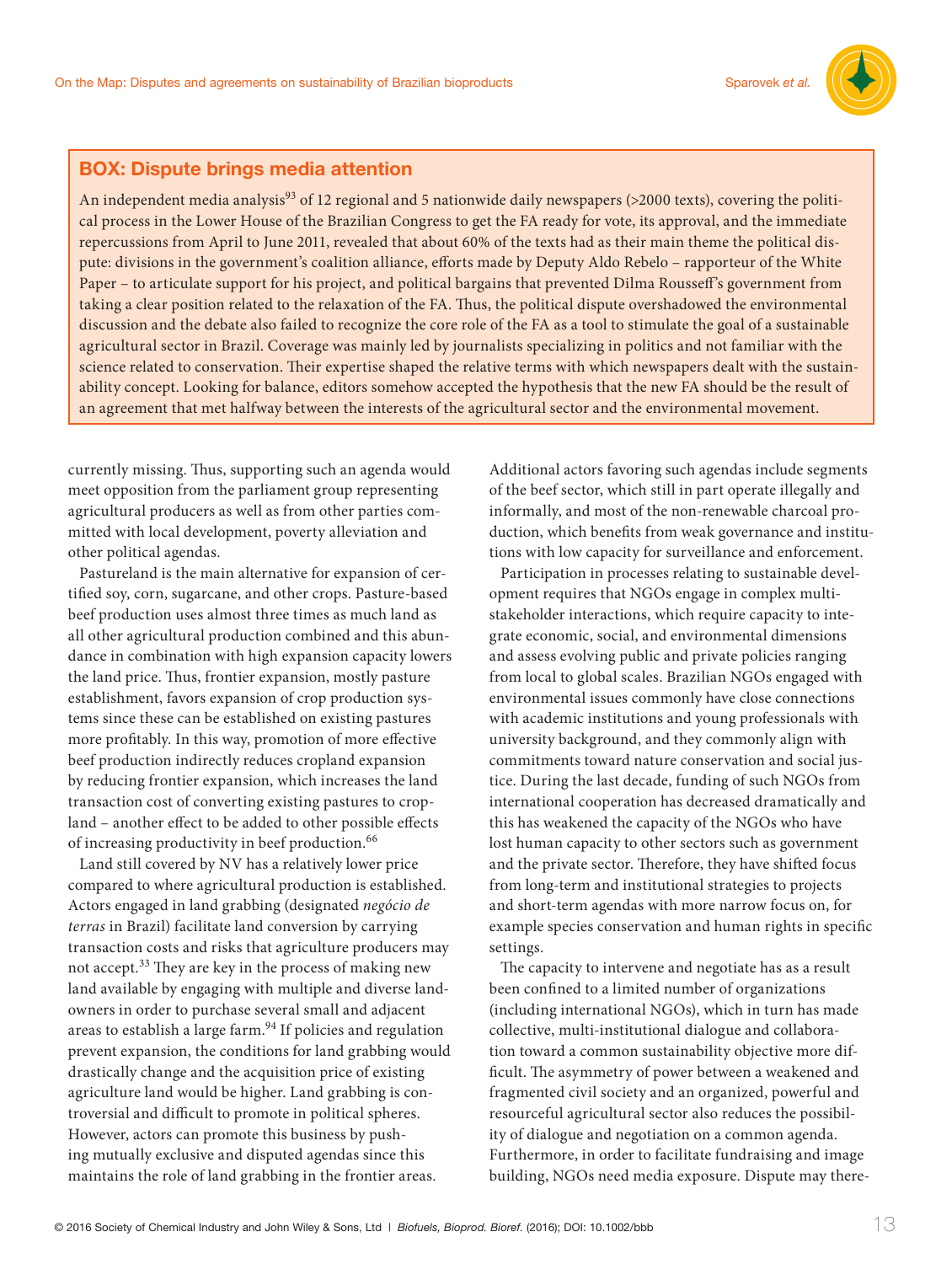

fore be favored since it attracts more attention from general or political media not specializing in environmental topics. The polarized debate about the Brazilian FA can to some extent be explained by this need for media attention. If dispute is considered desirable, it is naturally difficult to establish multi-stakeholder dialogue toward a common agenda balancing conservation and agricultural development objectives.

# **Acknowledgements**

Sparovek gratefully acknowledges the support of FAPESP – São Paulo Research Foundation. The authors do not have any potential sources of conflict of interest with the content of this paper since the views expressed are those of the author and not necessarily of the affiliation. We are grateful for technical and language editing by Paulina Essunger.

## **References**

- 1. Luiz S and Mirian B, Impacts of the Recent Expansion of the Sugarcane Sector on Municipal per Capita Income in São Paulo State, *ISRN Economics* **2013**: Article ID: 828169, 14 pp. (2013).
- 2. Moraes MAFDd, Costa CCd, Guilhoto JJM, Souza LGAd and Oliveira FCRd, Social externalities of fuels, in *Ethanol and Bioelectricity Sugarcane in the Future of the Energy Matrix,* ed by UNICA. UNICA, São Paulo, p. 44–75 (2011).
- 3. Souza GM, Victoria RL, Joly CA and Verdade M, editors. Scientific Committee on Problems of the Environment (SCOPE) Report: Bioenergy & Sustainability: bridging the gaps. SCOPE 72. Paris, France and Sao Paulo, Brazil (2015).
- 4. IEA-ETSAP and IRENA, *Technology Brief 13. Production of Bio-ethylene*. IEA-ETSAP & IRENA, Masdar City (2013).
- 5. Goldenberg J, Coelho ST and Guardabassi P, The sustainability of ethanol production from sugarcane. *Energ Pol* **36**:2086– 2097 (2008).
- 6. REN21, Renewable Energy Policy Network for the 21st Century, *Renewables 2012: Global status report*. REN21, Paris, France (2012).
- 7. FIESP/ICONE, *Outlook Brazil 2022*. Federação das Indústrias do Estado de São Paulo (FIESP), Instituto de Estudos do Comércio e Negociações Internacionais (ICONE), São Paulo (2012).
- 8. Kapos V, Ravilious C, Campbell A, Dickson B, Gibbs H, Hansen M *et al*., *Carbon and biodiversity: a demonstration atlas*. UNEP-WCMC, Cambridge (2008).
- 9. EMBRAPA/INPE, Levantamento de informações de uso e cobertura da terra na Amazônia - Terra Class. Empresa Brasileira de Pesquisa Agropecuária (EMBRAPA), Instituto Nacional de Pesquisas Espaciais (INPE), Brasília (2011).
- 10. Newbold T, Hudson LN, Hill SLL, Contu S, Lysenko I, Senior RA *et al*., Global effects of land use on local terrestrial biodiversity. *Nature* **520**:45–50 (2015).
- 11. IPAM WBSMAITCI, Observatório do Código Florestal. [Online]. (2014). Available at: http://www.observatorioflorestal.org.br/ [July 15, 2015].
- 12. GVAgro, ABC Observatory Low Carbon Agriculture. [Online]. (2014). Available at: http://www.observatorioabc.com.br/ index.php/ [July 15, 2015].
- 13. Cohn AS, Mosnier A, Havlík P, Valin H, Schmid E, O'Hare M et al., Cattle ranching intensification in Brazil can reduce global greenhouse gas emissions by sparing land from deforestation. *PNAS* **111**(20):7236–7241 (2014).
- 14. Lapola DM, Martinelli LA, Peres CA, Ometto JPHB, Ferrreira ME, Nobre CA et al., Pervasive transition of the Brazilian landuse system. *Nature Climate Change* **4**:27–35 (2014).
- 15. Ferreira Filho JBdS, Food security, the labor market, and poverty in the Brazilian bio-economy. *Agric Econ* **44**:85–93 (2013).
- 16. Government of Brazil, Federal Law # 12,651. Casa Civil, Subchefia para Assuntos Jurídicos. [Online]. (2012). Available at: http://www.planalto.gov.br/ccivil\_03/\_Ato2011-2014/2012/ Lei/L12651compilado.htm [October 10, 2015].
- 17. Government of Brazil, Federal Law # 9,985. Presidência da República, Casa Civil. [Online]. (2000) Available at: http:// www.planalto.gov.br/ccivil\_03/leis/l9985.htm [October 10, 2015].
- 18. Government of Brazil, Decree # 1 7. Presidência da República, Casa Civil. [Online]. (1996). Available at: http://www.planalto. gov.br/ccivil\_03/decreto/D1775.htm [October 10, 2014].
- 19. Sparovek G, Berndes G, Klug ILF and Barretto AGdOP, Brazilian agriculture and environmetal legislation: status and future challenges. *Environ Sci Technol* **44**:6046–6053 (2010).
- 20. Sparovek G, Berndes G, Barretto AGdOP and Klug ILF, The revision of the Brazilian Forest Act: increased deforestation or a historic step towards balancing agricultural development and nature conservation? *Environ Sci Pol* **16**:65–72 (2012).
- 21. Ab'Sáber AN, Evolving from a forest code to a biodiversity code. *Biota Neotrop* **10**(4):331*–*335 (2010).
- 22. Martinelli LA, Block changes to Brazil's Forest Code. *Nature* **474(7353):**579 (2011).
- 23. Tollefson J, Brazil revisits Forest Code. *Nature* **476(7360):**259–60 (2011).
- 24. Souza Jr PTd and Piedade MTF, Brazil's Forest Code puts wetlands at risk. *Nature* **478(7370):**458 (2011).
- 25. Schwartzman S, Moutinho P and Hamburg S, Amazon deforestation and Brazil's Forest Code: a crossroad for climate change. *Carbon Manage* **3**(4):341–343 (2012).
- 26. Soares Filho B, Rajão R, Macedo M, Carneiro A, Costa W, Coe M *et al.,* Cracking Brazil's Forest Code. *Science* **344**:363–364 (2014).
- 27. Nazareno AG, *Call to veto Brazil's Forest Code revision*. Nature **481**:29–29 (2012)
- 28. Novaes RLM and Souza RdF, Legalizing environmental exploitation in Brazil: the retreat of public policies for biodiversity protection. *Tropical Conservation Science* **6**(4):477–483 (2013).
- 29. Veburg R, Rodrigues Filho S, Lindoso D, Debortoli N, Litre G and Bursztyn M, The impact of commodity price and conservation policy scenarios on deforestation and agricultural land use in a frontier area within the Amazon. *Land Use Pol* **37**:14–26 (2014).
- 30. Banks-Leite C, Pardini R, Tambosi LR, Pearse WD, Bueno AA, Bruscagin RT *et al.,* Using ecological thresholds to evaluate the costs and benefits of set-asides in a biodiversity hotspot. *Science* **345**:1041–1045 (2014).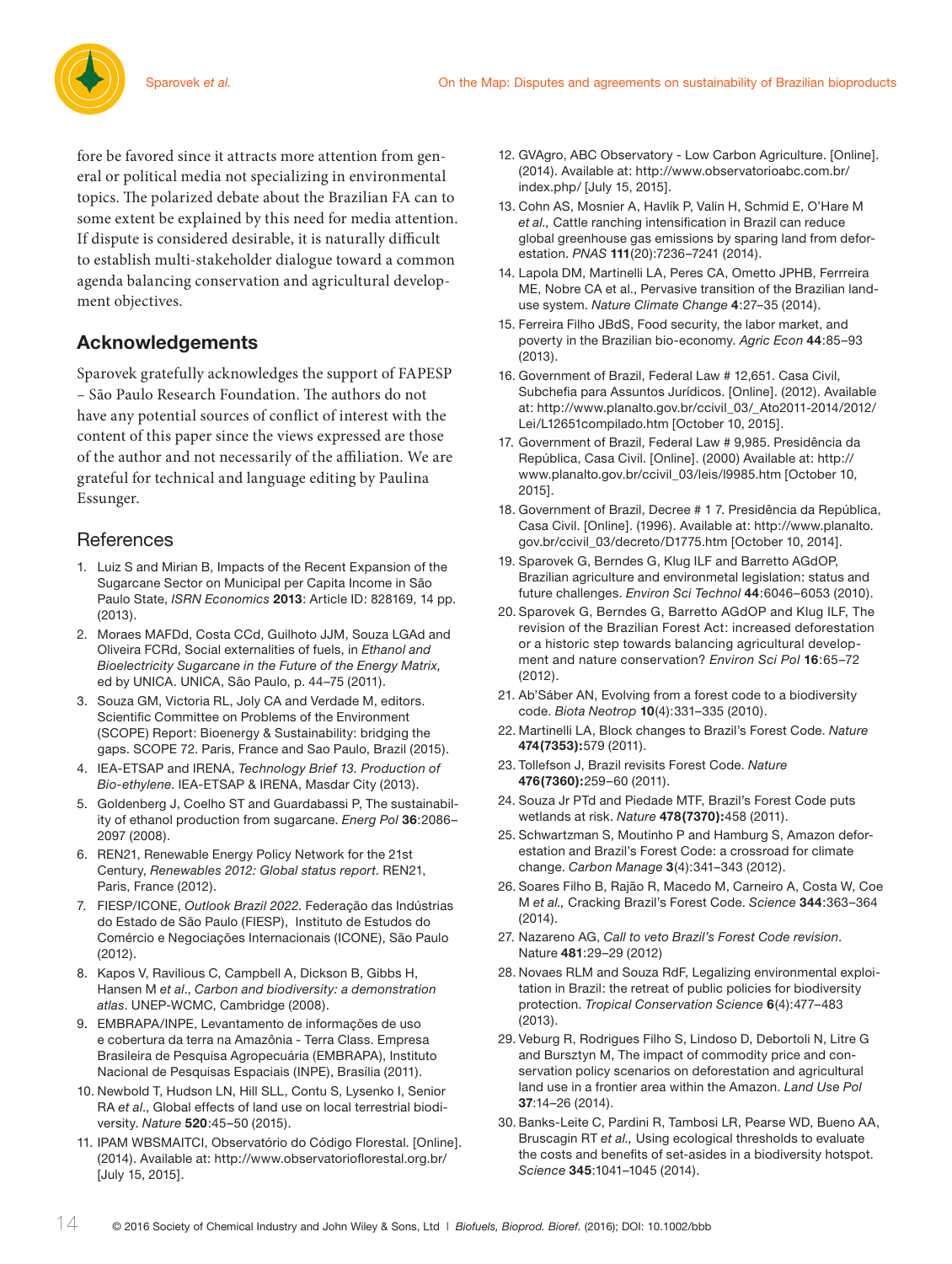

- 31. Andersson C, Törnberg A and Törnberg P, Societal systems Complex or worse. *Futures* **63**:145–157. (2014).
- 32. Sparovek G, Barretto AGdOP, Matsumoto M and Berndes G, Effects of governance on availability of land for agriculture and conservation in Brazil. *Environ Sci Technol* **49**(17):10285– 10293 (2015).
- 33. Bowman MS, Soares-Filho B, Merrey Fd, Nepstad DC, Rodrigues H and Almeida OT, Persistence of cattle ranching in the Brazilian Amazon: a spatial analysis of the rationale or beef production. *Land Use Pol* **29**:558–568 (2012).
- 34. Gibson L, Lee TM, Koh LP, Brook BW, Gerdner TA, Barlow J *et al.,* Primary forests are irreplaceable for sustaining tropical biodiversity. *Nature* **478**:378–381 (2011).
- 35. Laurance WF, Useche DC, Rendeiro J, Kalka M, Bradshaw CJA, Sloan SP, *et al.*. Averting biodiversity collapse in tropical forest protected areas. *Nature* **489(7415):**290–294 (2012)**.**
- 36. Nepstad D, McGrath D, Sticker C, Alencar A, Azevedo A, Swette B *et al.*, Solving Amazon deforestation through public policy and interventions in beef and soy supply chains. *Science* **344**:1118–1123 (2014).
- 37. Martha Jr BG, Alves E and Contini E, Land-saving approaches and beef production growth in Brazil. *Agr Sys* **110**(1):173–177 (2012).
- 38. Barretto AGdOP, Berndes G, Sparovek G and Wirsenius S, Agricultural intensification in Brazil and its effects on land-use patterns: an analysis of the 1975–2006 period. *Glob Change Biol* **19**(6):1804–1815 (2013).
- 39. Seidl AF, Silva JdSVd and Moraes AS, Cattle ranching and deforestation in the Brazilian Pantanal. *Ecol Econ* **36**:413–425 (2001).
- 40. Fearnside PM, deforestation in Brazilian Amazonia: History, rates and consequences. *Conserv Biol* **19**(3):680–688 (2005).
- 41. Walker NF, Patel SA and Kalif KAB, From Amazon pasture to the high street. deforestation and the Brazilian cattle product supply chain. *Tropical Conservation Science* **6**(3):446–467 (2013).
- 42. Alkemade R, Reid RS, Berd Mvd, Leeuw Jd and Jeuken M, Assessing the impacts of livestock production on biodiversity in rangeland ecosystems. *PNAS* **110**(52):20900–20905 (2013).
- 43. Petz K, Alkemade R, Bakkenes M, Schulp CJE, Velde Mvd and Leemans R, Mapping and modelling trade-offs and synergies between grazing intensity and ecosystem services in rangelands using global-scale datasets and models. *Glob Environ Change* **29**:223–234 (2014).
- 44. Féres JG, Desafios da pecuária de corte no Brasil: pecuária na Amazônia. Sociedade Brasileira de Economia Administração e Sociologia Rural, Rio Branco (2008). Available at: http://www. sober.org.br/palestra/pecuaria\_jferes\_10\_36.pdf [June 15, 2015].
- 45. Marcovitch J, *Economia da mudança do clima no Brasil: cus*tos e oportunidades. IBEP Gráfica São Paulo (2010).
- 46. Souza RAd, Miziara F and Marco Junior D, Spatial variation of deforestation rates in the Brazilian Amazon: A complex theater for agrarian technology, agrarian structure and governance by surveillance. *Land Use Pol* **30**:915–924 (2013).
- 47. Angelsen A, *Forest over change in space and time: combining the von Thünen and Forest Transition theories*. Policy Research Working Paper, No. 4117. World Bank, Washington, DC. (2007).
- 48. Greenpeace. Boletim desmatamento zero. [Online]. (2010). Available at: http://www.greenpeace.org/brasil/Global/ brasil/report/2010/5/zerodefbulletin-portWEB.pdf [June 15, 2015].
- 49. Newton P, Alves-Pinto HN and Pinto LFG, Certification, forest conservation, and cattle: theories and evidence of change in Brazil. *Conserv Lett* **8:**206–213 (2015).
- 50. Brasil, Ministério da Agricultura, Pecuária e Abastecimento, *ABC Plan. Low Carbon Emission Agriculture* (in Portuguese). MAPA, Brasília (2012).
- 51. Godar J, Tizado EJ and Pokorny B, Who is responsible for deforestation in the Amazon? A spatially explicit analysis along the Transamazon Highway in Brazil. *Forest Ecol Manage*  **267**:58–73 (2012).
- 52. Nepstad D, Soares-Filho BS, Merry F, Lima A, Moutinho P, Carter J *et al.,* The end of deforestation in the Brazilian Amazon. *Science* **326**:1350–1351 (2009).
- 53. Boucher D, Roquemore S and Fitzhugh E, Brazil's sucess in reducing deforestation. *Tropical Conservation Science* **6**(3):426–445 (2013).
- 54. Soares-Filho B, Moutinho P, Nepstad D, Anderson A, Rodrigues H, Garcia R *et al.,* Role of Brazilian Amazon protected areas in climate change mitigation. *PNAS* **107**(24):10821–10826 (2010).
- 55. Macedo MN, deFries RS, Morton DC, Stickler CM, Galford GL and Shimabukuro YE, Decoupling of deforestation and soy production in the southern Amazon during the late 2000s. *PNAS* **109**(4):1341–1346 (2011).
- 56. Assunção J, Gandour C, Rocha R and Rocha R, Does Credit Affect Deforestation? Evidence from a Rural Credit Policy in the Brazilian Amazon. PUC-Rio, Climate Policy Initiative, Rio de Janeiro (2013).
- 57. Hargrave J and Kis-Katos K, Economic causes of deforestation in the Brazilian Amazon: A panel data analysis for the 2000s. *Environ Res Econ* **4**:471–494 (2013).
- 58. Tollefson J, Brazil set to cut forest protection. *Nature*  **485(7396)**:19 (2012).
- 59. Lima M, Skutsch M and Costa GdM, Deforestation and the social impacts of soy for biodiesel: perspectives of farmers in the South Brazilian Amazon. *Ecol Soc* **16**(4):1–4 (2011).
- 60. Ferreira J, Aragão LEOC, Barlow J, Barreto P, Berenguer E, Bustamante M *et al.*, Brazil's environmental leadership at risk. Mining and dams threaten protected areas. *Science* **346**(6210):706–707 (2014).
- 61. Barona E, Ramankutty N, Hyman G and Coomes OT, The role of pasture and soybean in deforestation of the Brazilian Amazon. *Environ Res Lett.* **5**:1–9 (2010).
- 62. Arima EY, Richards P, Walker R and Caldas MM, Statistical confirmation of indirect land use change in the Brazilian Amazon. *Environ Res Lett* **6**:1–7 (2011).
- 63. Reydon BP, Fernandes VB and Telles TS, Land tenure in Brazil: The question of regulation and governance. *Land Use Pol* **42**:509–516 (2015).
- 64. Godar J, Gardner TA, Tizado JE and Pacheco P, Actor-specific contributions to the deforestation slowdown in the Brazilian Amazon. *PNAS* **111**(43):15591–15596 (2014).
- 65. Martinelli LA, Joly CA, Nobre CA and Sparovek G, The false dichotomy between preservation of natural vegetation and food production in Brazil. *Biota Neotrop* **10**(4):323–330 (2010).
- 66. Latawiec AE, Strassburg BBN, Valentim JF, Ramos F and Alves-Pinto HN, Intensification of cattle ranching production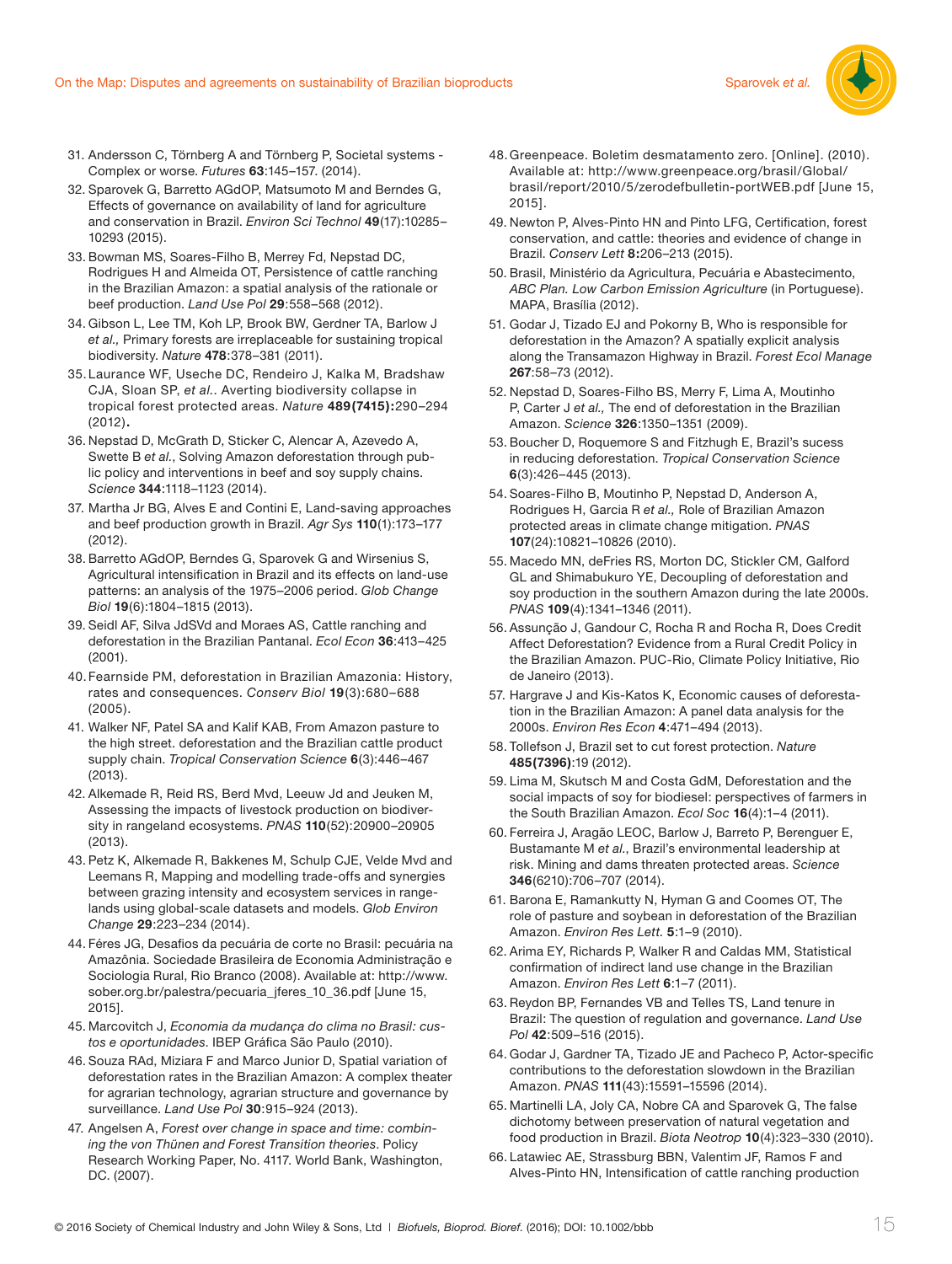

systems: socioeconomic and environmental synergies and risks in Brazil. *Animal* **8**(8):1255–1263 (2014).

- 67. Nordborg M, Cederberg C and Berndes G, Modeling potential freshwater ecotoxicity impacts due to pesticide use in biofuel feedstock production: the cases of maize, rapeseed, salix, soybean, sugar cane, and wheat. *Environ Sci Technol* **48**(19):11379–11388 (2014).
- 68. Schiesari L, Waichman A, Brock T, Adams C and Grillitsch B, Pesticide use and biodiversity conservation in the Amazonian agricultural frontier. *Philos T Roy Soc B* **368**:1–9 (2013).
- 69. Potts J, Lynch M, Wilkings A, Huppé G, Cunningham M and Voora V, *The State of Sustainability Initiatives Review 2014: Standards and the Green Economy.* IISD/IIED. Winnipeg/ London (2014).
- 70. Cerri CEP, Sparovek G, Bernoux M, Easterling WE, Melillo JM and Cerri CC, Tropical agriculture and global warming: impacts and mitigation options. *Scientia Agricola* **64**(1):83–99 (2007).
- 71. Fischer RA, Byerlee D and Edmeades G, *Crop yields and global food security: will yield increase continue to feed the world?* Australian Centre for International Agricultural Research, Canberra (2014).
- 72. Gonçalves JLdM, Alvares CA, Higa AR, Silva LD, Alfenas AC, Stahl J *et al.,* Integrating genetic and silvicultural strategies to minimize abiotic and biotic constrains in Brazilian eucalypt plantations. *Forest Ecol Manage* **301**:6–37 (2013).
- 73. ABRAF, *ABRAF Statistical Year Book Base Year 2011*. Brazilian Association of Forest Plantation Producers ABRAF, Brasília (2012).
- 74. Pinto LFG, Hardt E, Santos RFd, Metzger JP, Sparovek G and Borgomeo E, *Incentives for forest conservation: the experience of certification in Brazil.* Imaflora, Piracicaba (2014).
- 75. Lima ACBd, Keppe ALN, Maule FE, Sparovek G, Alves MC and Maule RF, Does certification make a difference? Impact assessment study on FSC/SAN certification in Brazil. Imaflora, Piracicaba (2009).
- 76. Ceccon E and Miramontes O, Reversing deforestation? Bioenergy and society in two Brazilian models. *Ecol Econ* **67**:311–317 (2008).
- 77. Kröger M and Nylund JE, The conflict over Veracel pulpwood plantations in Brazil — Application of Ethical Analysis. *Forest Pol Econ* **14**:74–82 (2012).
- 78. Geber JF, Conflicts over industrial tree plantations in the South: Who, how and why? *Glob Environ Change* **21**:165–176 (2011).
- 79. Gouvello Cd, *Brazil Low-carbon country case study*. World Bank, Washington DC (2010).
- 80. Brasil/SAE, *Diretrizes para a estruturação de uma política nacional de fl orestas plantadas*, Presidência da República, Secretaria de Assuntos Estratégicos, Brasília (2011).
- 81. Spampaio RS, Biomass as the cleanest source of energy and reducing agent in metal production – the use of eucalyptus trees in pig iron production. *Biomassa & Energia* **1**(2):145–155 (2004).
- 82. Stoner Lj, Barrett DJ, Soares-Filho BS and Moran CJ, Global demand for steel drives extensive land-use change in Brazil's Iron Quadrangle. *Glob Environ Change* **26**:63–72 (2014).
- 83. Horizonte, Cortina de Fumaça. *Horizonte Geográfi co* **137**(7):20–25 (2011).
- 84. Greenpeace, *Carvoaria Amazônia: como a indústria de aço e*  ferro qusa está destruindo a floresta com a participação de *governos*. Greenpeace, Manaus (2012).
- 85. EMBRAPA/INPE, *Dados municipais do levantamento de informações de uso e cobertura da terra na Amazônia - Terra Class 2008*. Empresa Brasileira de Pesquisa Agropecuária (EMBRAPA), Instituto Nacional de Pesquisas Espaciais (INPE), Brasília (2011).
- 86. IBGE, *Brazilian Agricultural Census.* IBGE, Brasília (2006).
- 87. Veiga F and Gavaldão M, *Iniciativas de PSA de conservação dos recursos hídricos na Mata Atlântica. In Guedes FB, Seehusen SE. Pagamento por serviços ambientais na Mata*  Atlântica: Lições aprendidas e desafios. Secretaria de Biodiversidade e Florestas MMA Brasília, p. 123–182 (2011).
- 88. Smil V, Changing land cover and land use, in. *Harvesting the biosphere: What we have taken from nature*. MIT, Cambridge p. 165–178 (2013).
- 89. Andonova LB, Boomerangs to partnerships? Explaining State participation in transnational partnerships for sustainability. *Comp Polit Stud* **47**(3):481–515 (2014).
- 90. Bernstein S and Cashore B. Can non-state global governance be legitimate? An analytical framework. *Regulation & Governance* **1**(4):347–371 (2007).
- 91. Otsuki K, Ecological rationality and environmental governance on the agrarian frontier: The role of religion in the Brazilian Amazon. *J Rural Stud* **32**:411–419 (2013).
- 92. Câmara dos Deputados. Câmara dos Deputados. [Online]. (2014). Available at: http://www.camara.gov.br/internet/deputado/Frente\_Parlamentar/356.asp [March 10, 2015].
- 93. ANDI, *The revision of the Forest Act in the Brazilian media* (in Portuguese). ANDI, Brasília (2011).
- 94. Borras Jr. SM, Franco JC and Wang C, The challenge of global governance of land grabbing: changing international agricultural context and competing political views and strategies. *Globalization* **10**(1):161–179 (2013).



## **Gerd Sparovek**

Gerd Sparovek is a professor at University of São Paulo, Brazil, and has experience in sustainable agricultural production, rural development, and land-use planning. His research focus is on Land-Use Science and the tradeoffs of agricultural production

and nature conservation.



## **Laura Barcellos Antoniazzi**

Laura Barcellos Antoniazzi is a senior researcher at Agroicone, a knowledge-based organization, where she works on agriculture and sustainability projects with private sector and multistakeholder platforms, especially in sugarcane and grain sectors. She

holds an MSc in Applied Economics and a BSc in Agronomy (SUP, Brazil).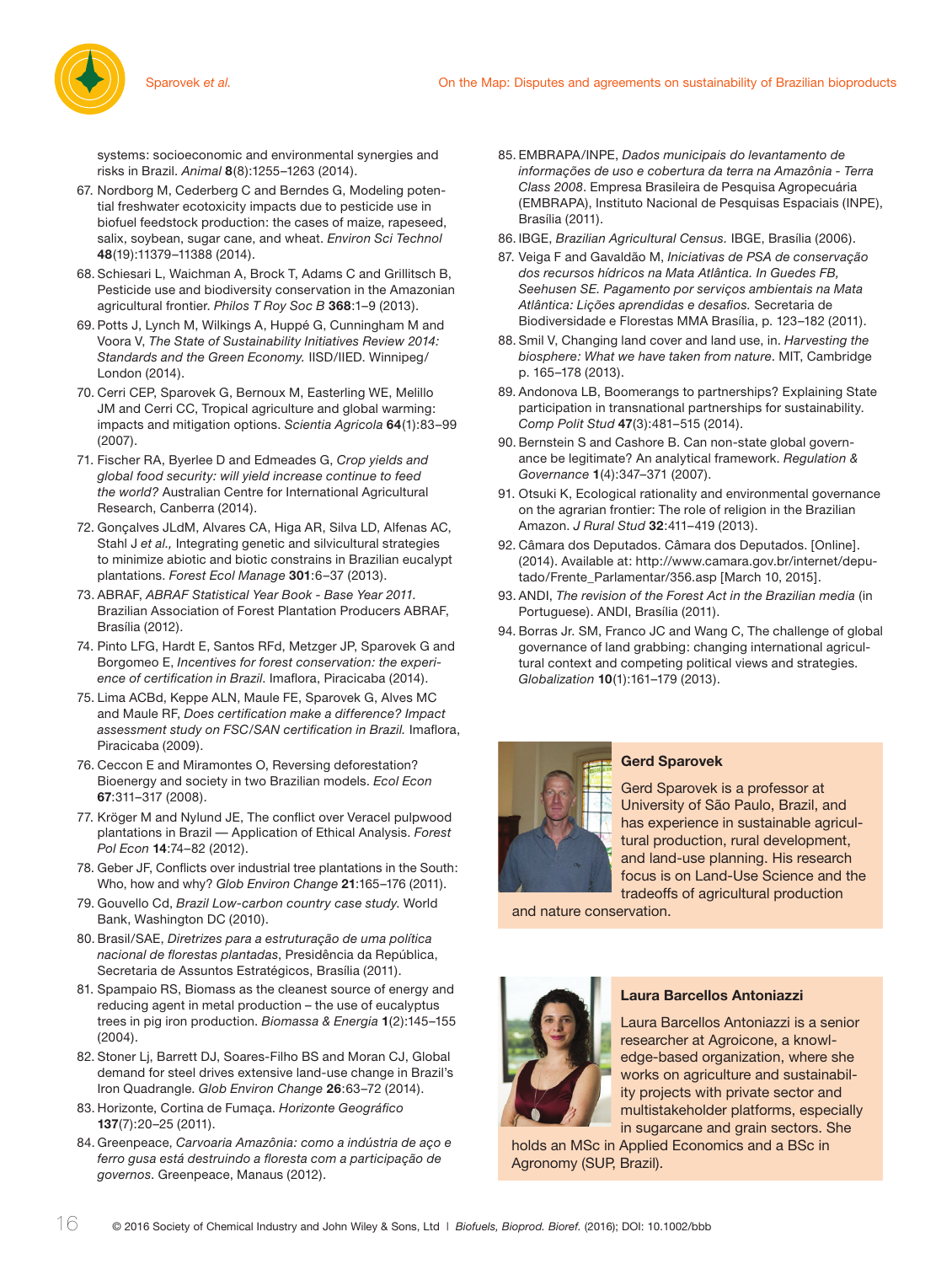



analysis.

## **Dr Alberto Barretto**

Dr Alberto Barretto is a PostDoc fellow at the Brazilian Bioethanol Science and Technology Laboratory (CTBE). He holds a Doctorate in Soil Science. His research focuses on large-scale land-use change modeling, GIS applications in agriculture, and policy



#### **Estevão do Prado Braga**

Estevão do Prado Braga is a forester, graduating from the University of São Paulo (1999) with further specialization in the US Forest Service (market) and Colorado State University (Natural Resources Management). Currently he is Corporate Environmental Manager

at Suzano Pulp and Paper, and board member of the FSC. Previously, he worked at WWF-Brazil and Imaflora.



## **Ana Cristina Barros**

Ana Cristina Barros is currently the National Secretary for Biodiversity at the Ministry of Environment of Brazil. She holds a BSc in Biology from Federal University of Rio de Janeiro (UFRJ) and a BSc in Political Sciences from Indiana University. At time of writing, she was Director for Sustainable Infrastructure

in Latin America for TNC.



### **Miguel Calmon**

Miguel Calmon is Senior Manager for the Landscape Restoration Knowledge, Tools, and Capacity Program at the International Union for Conservation of Nature (IUCN). He previously worked at TNC-Brazil. Calmon is an agronomist (UNESP, Brazil), and holds

an MSc from Katholieke Universiteit Leuven, Belgium and a PhD from Pennsylvania State University, USA.



#### **Maria Benevides**

Maria Benevides (Cassuça) is an environmental journalist. Her company, Quartzo Communications, does media relations and content production for NGOs, think-tanks, and research institutions in Brazil. She holds an MA in International Journalism from City

University (London).



#### **Paulo Henrique Groke Junior**

Paulo Henrique Groke Junior is Sustainability Director of the Ecofuturo Institute. He graduated in Forestry and is a specialist in Forest Fire Prevention and Control and in Ecotourism. He works in

environmental planning, strategies for sustainability, mitigation of human impacts, forest protection, and ecotourism.



### **Göran Berndes**

Göran Berndes currently chairs GBEP AG6 - Bioenergy and Water and is manager of Profile Energy in a Circular Economy within Chalmers Energy Area of Advance. His research integrates land use and energy systems from a local to a global context,

particularly directed toward the production and use of biomass for food, energy, and materials purposes.



#### **Fábio Nogueira de Avelar Marques**

Fábio Nogueira de Avelar Marques has a BSc in International Relations (PUC-Minas), an MBA (Ibmec) and an MSc from the London School of Economics. Currently he is the Managing Director at Plantar Carbon, a consulting firm on climate change and

sustainability. His work covers mitigation and adaptation strategies, land-use, national and global policies.